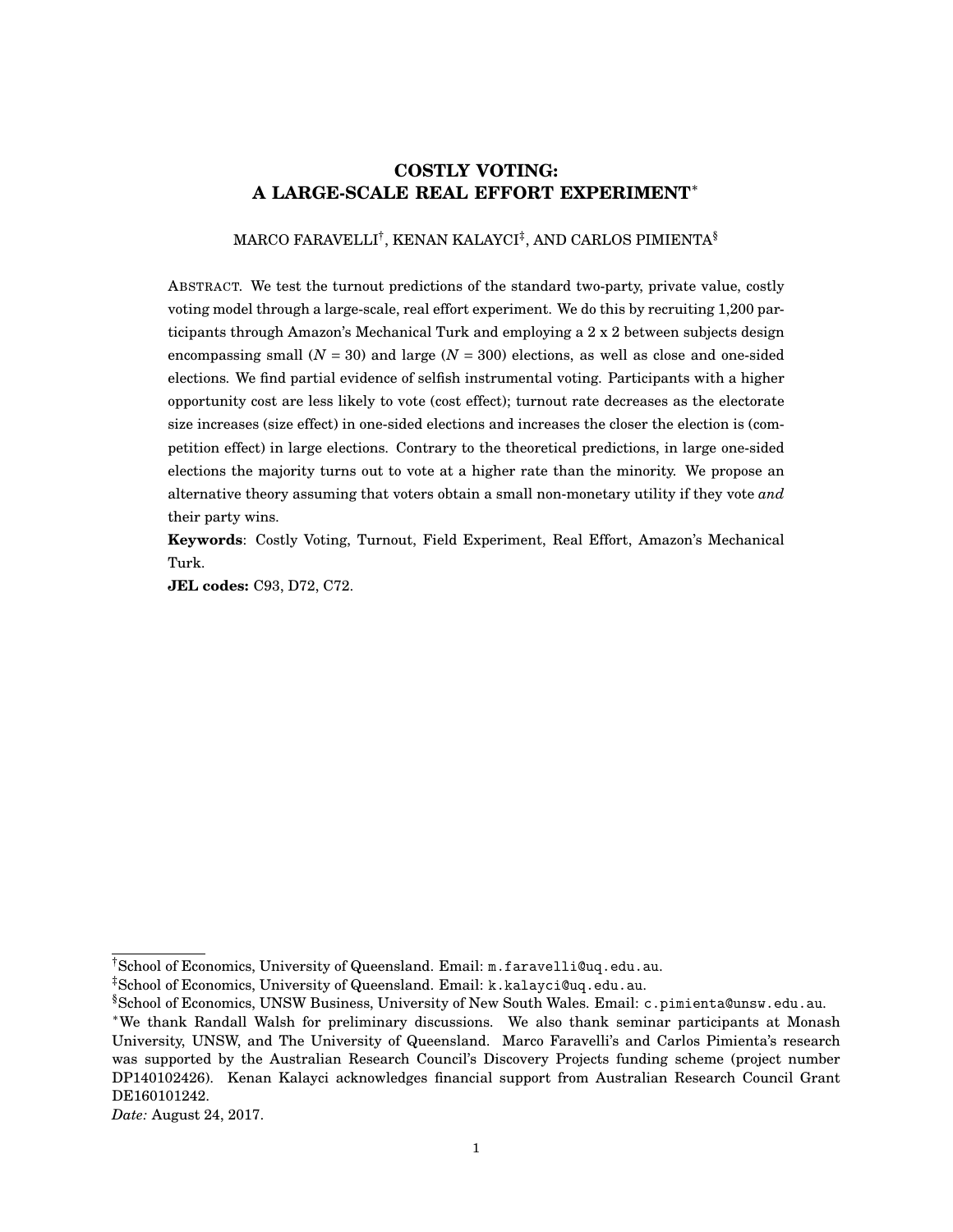### 1. INTRODUCTION

We present a large-scale  $(N = 1200)$  real effort experiment testing the turnout predictions of the costly voting model in small  $(N = 30)$  and large  $(N = 300)$  elections. Costly voting theory dates back to [Downs](#page-30-0) [\(1957\)](#page-30-0), who first conceived elections as a participation game in which citizens choose, for purely instrumental reasons, whether to pay a cost to vote for their preferred alternative or to abstain. Since the publication of Downs' seminal work, this conceptual framework has been a point of discussion among economists and political scientists alike. This is because the model gives rise to the well known paradox of (not) voting, i.e., turnout rate is predicted to quickly decline as the electorate grows and to be negligible in large elections, a feature which is clearly at odds with experience.

Downs originally formulated the problem in decision theoretic terms, where the pivot probability is exogenous. Thinking that this inexactitude could be the source of the paradox, [Palfrey and Rosenthal](#page-31-0) [\(1985\)](#page-31-0) recast it in a game theoretic framework, but the result does not change. What causes the paradox is that the probability of being pivotal declines exponentially as the electorate increases, becoming rapidly insignificant. Despite this, over the past sixty years scholars have consistently turned to rational choice theory to model voting as a strategic behavior (see [Blais,](#page-29-0) [2000,](#page-29-0) for an overview). At the same time, several ways to overcome the paradox have been proposed by incorporating additional features into the original framework.<sup>[1](#page-1-0)</sup>

The reasons for the enduring interest in this theoretical model are essentially two. Primarily, although voting in elections is not only instrumental, there is ample evidence that strategic considerations certainly play a role [\(Blais,](#page-29-0) [2000\)](#page-29-0). Moreover, by casting the problem in the familiar framework of costs and expected benefits, costly voting theory generates a series of turnout predictions which, paradox aside, are at least partly supported by factual (see [Shachar and Nalebuff,](#page-31-1) [1999\)](#page-31-1) as well as anecdotal evidence. These predictions can be summarized as follows. First, *ceteris paribus*, individuals with a higher opportunity cost are less likely to vote (*cost effect*). Second, the larger the electorate size the lower turnout rate is (*size effect*). Third, the closer the election is ex-ante the higher turnout rate is (*competition effect*). Finally, the minority turns out to vote at a higher rate than the majority group (*underdog effect*), although the majority wins the election in expectation. Alas, properly testing the validity of such predictions by analyzing real electoral data is not possible, as a plethora of confounding factors are at play. A natural alternative is to turn to experiments.

<span id="page-1-0"></span><sup>&</sup>lt;sup>1</sup> See, for instance, [Riker and Ordeshook](#page-31-2) [\(1968\)](#page-31-2), [Morton](#page-30-1) [\(1991\)](#page-30-1), [Castanheira](#page-29-1) [\(2003\)](#page-29-1), [Feddersen and Sandroni](#page-30-2) [\(2006\)](#page-30-2), [Evren](#page-30-3) [\(2012\)](#page-30-3), [Myatt](#page-31-3) [\(2012\)](#page-31-3), and [Faravelli, Man, and Walsh](#page-30-4) [\(2015\)](#page-30-4).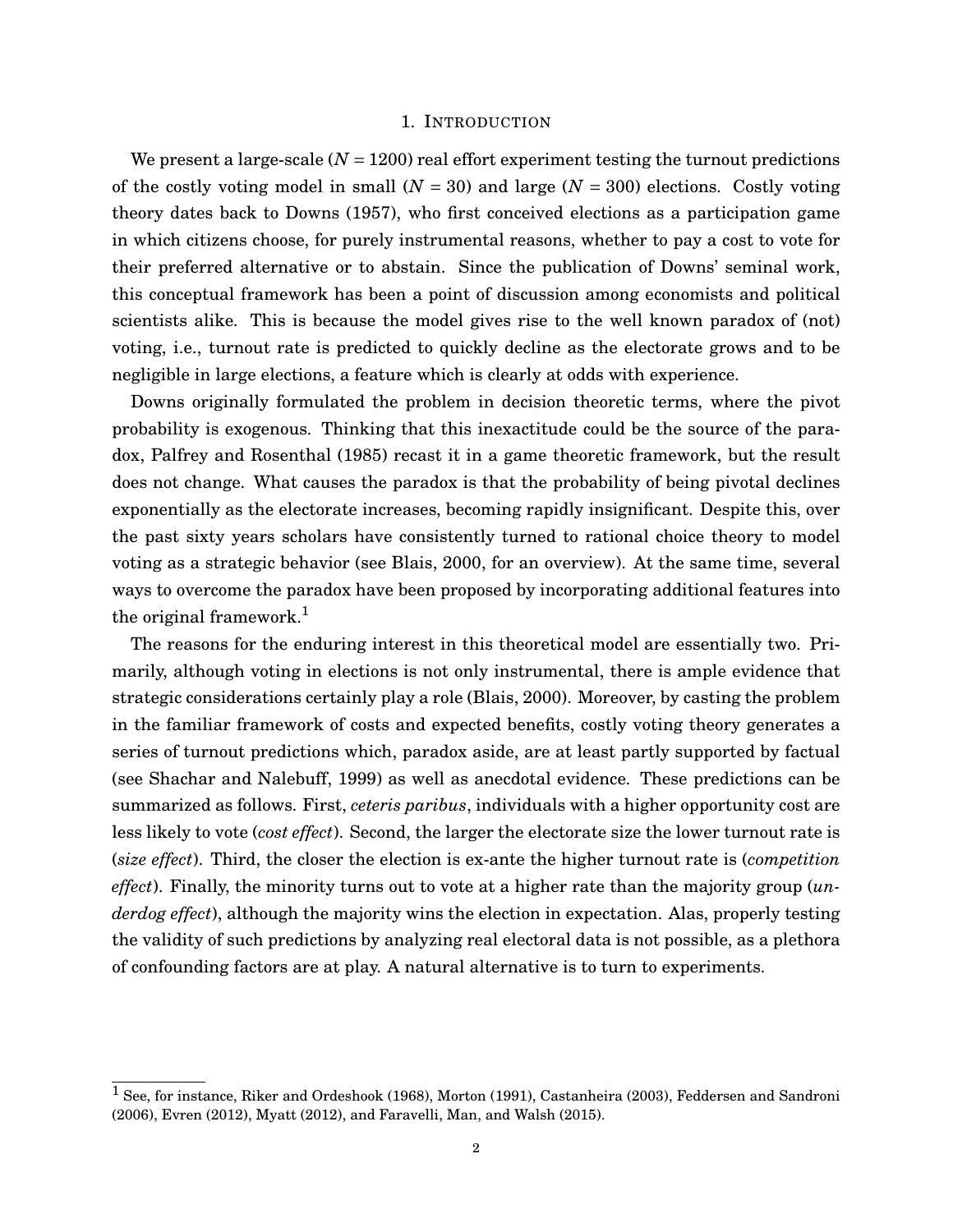[Levine and Palfrey](#page-30-5) [\(2007\)](#page-30-5) present a laboratory experiment, based on [Palfrey and Rosen](#page-31-0)[thal](#page-31-0) [\(1985\)](#page-31-0)'s theoretical setting, testing the aforementioned turnout predictions.<sup>[2](#page-2-0)</sup> They consider electorate sizes varying between  $N = 3$  and  $N = 51$ , confirming most of the model's comparative statics at the aggregate level, although turnout levels are higher than predicted. There is, nonetheless, little evidence of instrumental voting when *N* grows beyond 27, as turnout rate only marginally decreases with size in one treatment and marginally increases in another. The number of participants in any laboratory experiment is bound by physical constraints and 51 is a considerable size in comparison to most lab experiments. Yet, as these models aspire to explain voting behavior in considerably larger electorates, we are interested in exploring the turnout predictions of costly voting theory in larger voting groups.

We do this through an artefactual field experiment involving a total of 1,200 participants recruited via Amazon's Mechanical Turk (MTurk). MTurk is an internet based marketplace for work where employers (the "requesters") contract workers (the "providers") to accomplish a task requiring human intelligence ("HIT", i.e., human intelligence task).<sup>[3,](#page-2-1)[4](#page-2-2)</sup> The rules of the participation game are explained in neutral language and no reference to voting or elections is made at any point. There are two groups, *A* and *B*, and each participant is assigned to *A* with probability  $\gamma$  and to *B* with  $1 - \gamma$ . While this probability and the total number of participants are common knowledge, each participant is the only one to know which group she belongs to. Participants are asked whether they wish to perform a real effort task lasting on average 30 minutes and involving moving several sliders on the screen, as in [Gill and](#page-30-6) [Prowse](#page-30-6) [\(2012\)](#page-30-6). If more members of group *A* than members of group *B* perform the task then *every A* member receives a bonus payment, while *B* members get nothing, and vice versa. Thus, performing this task serves as voting and, for every participant, the cost of voting is the opportunity cost of her time. We employ a  $2 \times 2$  between subjects design, where we vary the electorate size (30 vs 300) and the probability of being assigned to either group (close vs one-sided election). Each treatment is comprised of 300 participants. All treatments were conducted at the same time (see Section 2 for more details).

<span id="page-2-0"></span> $\overline{2}$  See also, as examples of laboratory experiments on the pivotal voting model and voters' turnout, [Schram and](#page-31-4) [Sonnemans](#page-31-4) [\(1996\)](#page-31-4), [Cason and Mui](#page-29-2) [\(2005\)](#page-29-2), [Grosser and Schram](#page-30-7) [\(2006\)](#page-30-7), [Duffy and Tavits](#page-30-8) [\(2008\)](#page-30-8) and [Grosser](#page-30-9) [and Schram](#page-30-9) [\(2010\)](#page-30-9).

<span id="page-2-1"></span> $3$  A typical HIT may involve data cleaning, processing photos or videos, translations or transcription of podcasts.

<span id="page-2-2"></span> $<sup>4</sup>$  Although this platform is relatively new, the number of social science and economics experiments that use</sup> MTurk is rapidly increasing (see, for instance, [Della Vigna and Pope,](#page-30-10) [2017,](#page-30-10) as an example of a recent real effort experiment). Various studies find no significant differences when comparing MTurk behavior with laboratory behavior [\(Mason and Suri,](#page-30-11) [2012\)](#page-30-11). See also [Horton, Rand, and Zeckhauser](#page-30-12) [\(2011\)](#page-30-12) and [Suri and Watts](#page-31-5) [\(2011\)](#page-31-5), who replicate classical results from prisoner's dilemma games [\(Cooper, DeJong, Forsythe, and Ross,](#page-29-3) [1996\)](#page-29-3) and public goods games [\(Fehr and Gaechter,](#page-30-13) [2000\)](#page-30-13), respectively. Moreover, as documented in [Mason and Suri](#page-30-11) [\(2012\)](#page-30-11), the internal consistency of self-reported demographics on MTurk is high.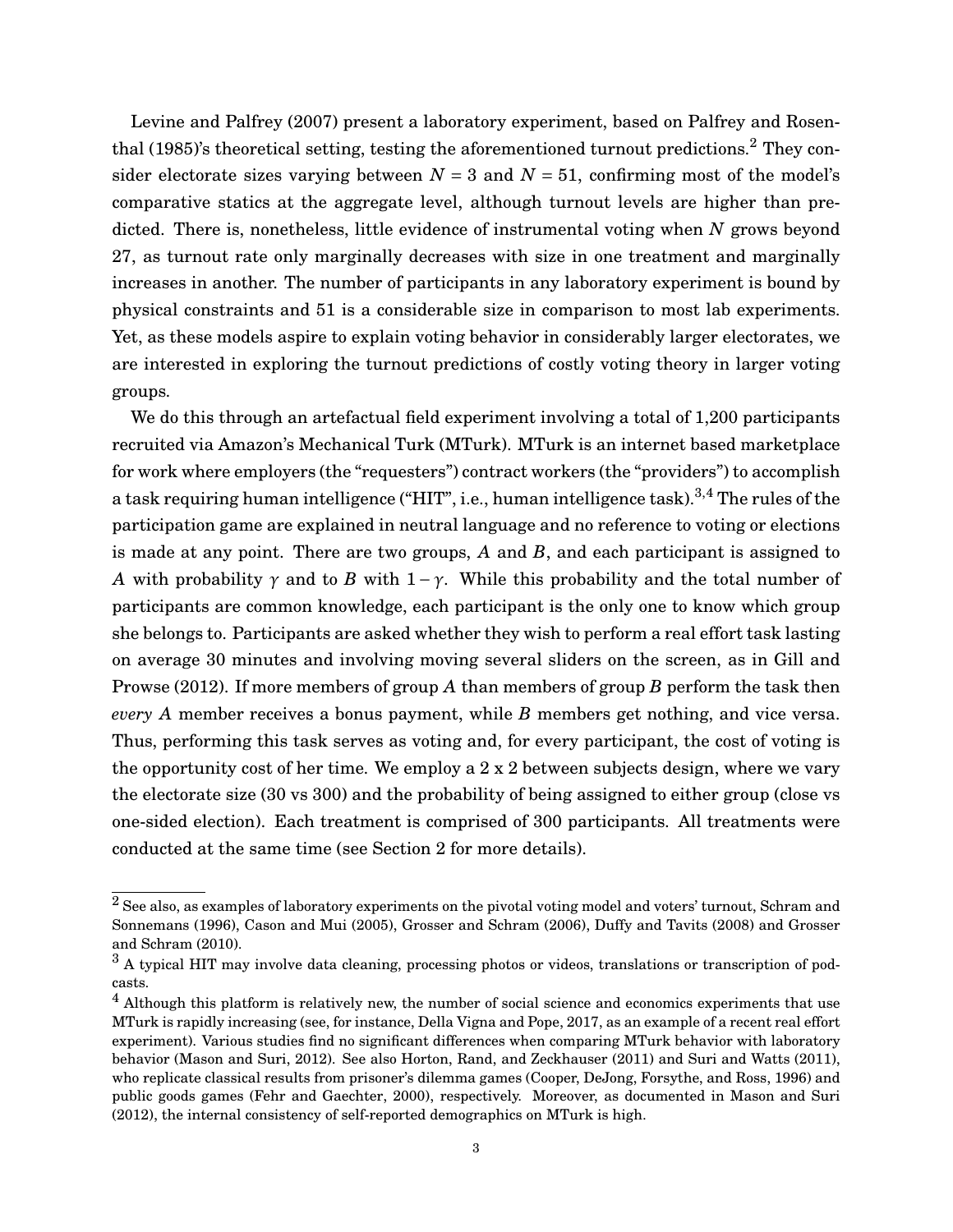Our design has two main features. First, the use of MTurk, which allows us to recruit a very high number of subjects and to feasibly manage the experiment. Second, a real effort task which captures the spirit of the costly voting model by inducing a very salient cost and, at the same time, fits naturally with the subject population. Mturk workers are very accustomed to performing tasks costing them time, to deciding which HIT to take on among competing ones and how to spend their time to maximize their profit. Moreover, running all treatments at the same time guarantees that participants across treatments face the same alternative HIT's.<sup>[5](#page-3-0)</sup> We are also fully confident of their thorough understanding of the instructions, as we devised an extremely rigorous screening process. Each one of our subjects correctly answered a set of 5 questions regarding different pivotal situations. If at any point a participant made a mistake she would be taken back to the first question for another attempt. Only 4 attempts (i.e., 3 mistakes) were permitted. Almost 60% of our subjects passed the quiz at the first attempt $^6$  $^6$  and 81% took at most two attempts.

Our results can be summarized as follows. First and foremost, we find strong evidence that workers with a higher opportunity cost are significantly less likely to vote. We document this in two ways. We find that voting decreases with income and that participants are 1% less likely to vote for every \$10,000 increase in income. Moreover, we find that a one standard deviation increase in predicted time to complete the task is associated with a 3.4% drop in the probability of voting. We find partial evidence of size and competition effect. The size effect is statistically significant in one-sided elections, but not in close ones. Interestingly, the same pattern is reported in [Levine and Palfrey](#page-30-5) [\(2007\)](#page-30-5) when increasing the size of the electorate beyond  $N = 27$ . Similarly, we observe the competition effect in large elections, but not in small ones. Both effects are strongly significant. Finally, we find no significant evidence of the underdog effect. In fact, we find that, in the large one-sided election, the majority's turnout rate is higher than the minority's. Following [Morton and Ou](#page-30-14) [\(2015\)](#page-30-14), we refer to this as *bandwagon effect*. [7](#page-3-2) As noted by Morton and Ou, this is a common finding in laboratory experiments on voting behavior [\(Duffy and Tavits,](#page-30-8) [2008;](#page-30-8) [Grosser and Schram,](#page-30-9) [2010;](#page-30-9) [Kartal,](#page-30-15) [2014;](#page-30-15) [Agranov, Goeree, Romero, and Yariv,](#page-29-4) [2012\)](#page-29-4).

<span id="page-3-0"></span> $\overline{5}$  A potential disadvantage of using a real effort task is the lack of control over the cost function. Nonetheless, adopting an incomplete information setting with regards to preferences allows us to obtain equilibrium uniqueness for a rich class of cost distributions as well as the same comparative statics that we are interested in. For more details see Section [2.3](#page-8-0) and Appendix [A.](#page-21-0)

<span id="page-3-1"></span> $^6$  The probability of randomly answering correctly all 5 questions at the first attempt is 1.7 × 10<sup>-5</sup>.

<span id="page-3-2"></span><sup>7</sup> [Morton and Ou](#page-30-14) [\(2015\)](#page-30-14) call this phenomenon *bandwagon abstention effect*, as opposed to *bandwagon vote choice*, which refers to a situation in which "the knowledge that one candidate is more likely to win leads supporters of the loser to switch their support for the winner" [\(Morton and Ou,](#page-30-14) [2015,](#page-30-14) 226). As in our experiment a subject is not allowed to vote for the other group, bandwagon vote choices cannot occur. Thus, we will refer to the majority voting with a higher turnout rate than the minority simply as bandwagon, always meaning bandwagon abstention.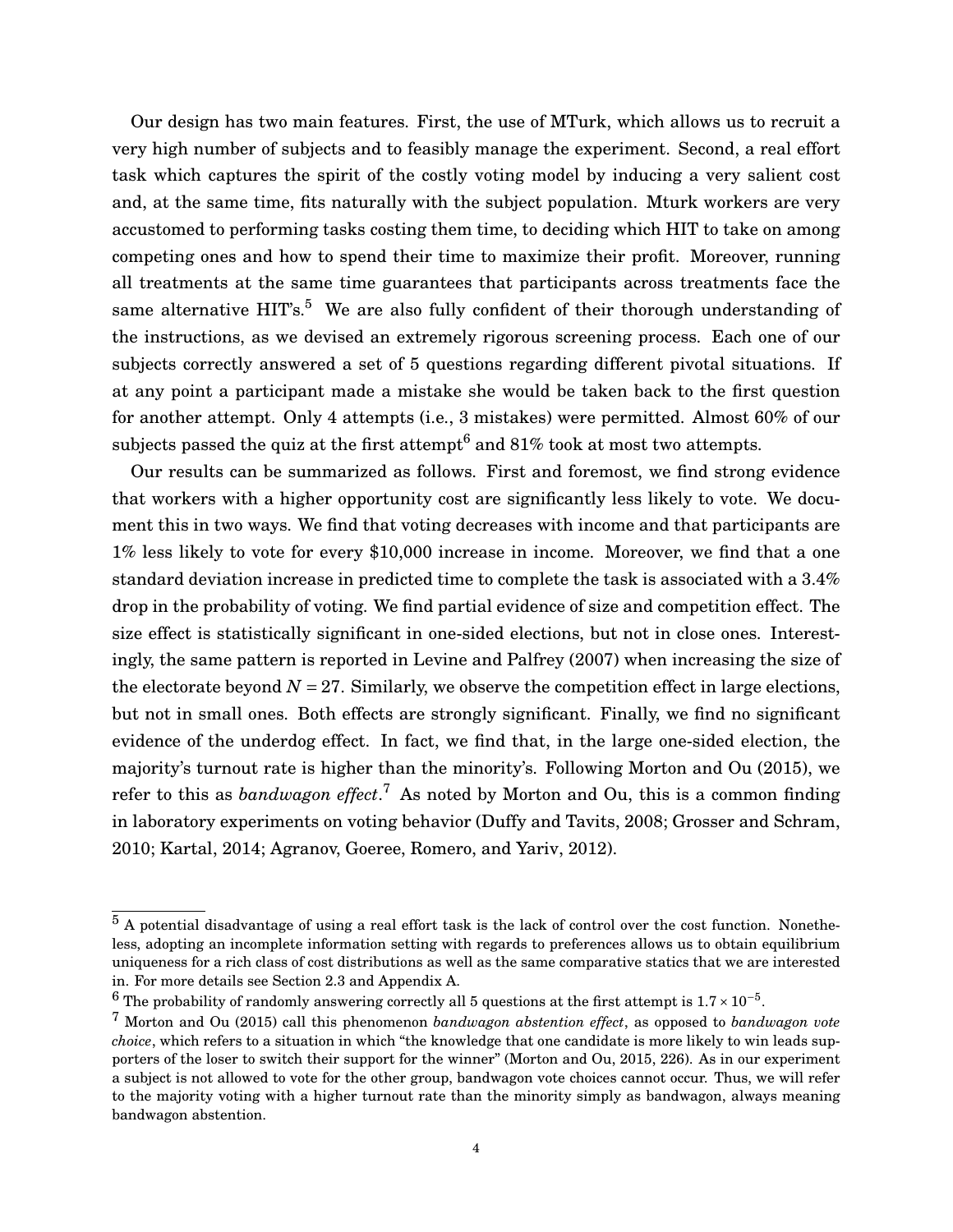In order to interpret our results, Section [4](#page-14-0) compares observed behavior with numerical computations of the theoretical model. This exercise reveals that turnout is higher than the rational model's predictions, even when we do observe a significant size or competition effect. Over-participation is a common finding in voting experiments (see [Levine and](#page-30-5) [Palfrey,](#page-30-5) [2007\)](#page-30-5) and we do know that individuals typically overestimate their probability of being pivotal [\(Duffy and Tavits,](#page-30-8) [2008\)](#page-30-8), leading to higher turnout rates. We also consider a quantal response equilibrium (QRE) model, which, as shown by [Levine and Palfrey](#page-30-5) [\(2007\)](#page-30-5), predicts participation rates much closer to the subjects' turnout levels. However, like the rational model, the QRE model also gives rise to the underdog effect. Thus, quantal response equilibrium alone cannot account for our results. [Morton and Ou](#page-30-14) [\(2015,](#page-30-14) p. 229) point out two mechanisms that can be at work, either simultaneously or in isolation: "a voter gains some utility by voting for the winner" and "a voter loses some utility by voting for the loser". These two effects can be induced by several factors, e.g. people are overly competitive, overly cooperative in social dilemmas and may exhibit other regarding preferences. Whatever the source, these mechanisms can be taken into account in an economic model with a suitable modification of the utility function. We include in the QRE model a small extra utility from voting *and* winning and show that predictions are qualitatively comparable with our subjects' behavior. (A similar alteration of the utility function, although in a different model, can be found in [Callander,](#page-29-5) [2007,](#page-29-5) [2008.](#page-29-6)) In particular, it is possible to obtain bandwagon in large one-sided, but not in small one-sided elections, as we observe in our experiment. The intuition is that in a larger electorate, the majority is more likely to win in equilibrium and, therefore, the extra utility from voting and winning acquires more importance.

Although the observed behavior is certainly complex and cannot be fully explained by the rational model, this paper is the first to present experimental evidence of the predictions of the costly voting model (i.e., size and competition effect) outside the laboratory and when the electorate is large. To the best of our knowledge, the only other attempt to find experimental evidence of instrumental voting in large elections is a recent paper by [Morton and Tyran](#page-30-16) [\(2012\)](#page-30-16). Using an original design and a representative sample of the Danish population, they conduct two online virtual laboratory experiments on small and large elections, 600 being their largest electorate size. As in [Levine and Palfrey](#page-30-5) [\(2007\)](#page-30-5), the cost of voting is monetary. They do find that participants with higher voting costs are less likely to vote. However, they find little evidence of selfish instrumental voting, as turnout rate does not diminish with size nor when elections go from close to one-sided.

The remainder of the paper is structured as follows. Section [2](#page-5-0) describes the experimental design and hypotheses. Section 3 reports our findings. Section 4 provides a discussion of the results and Section 5 concludes.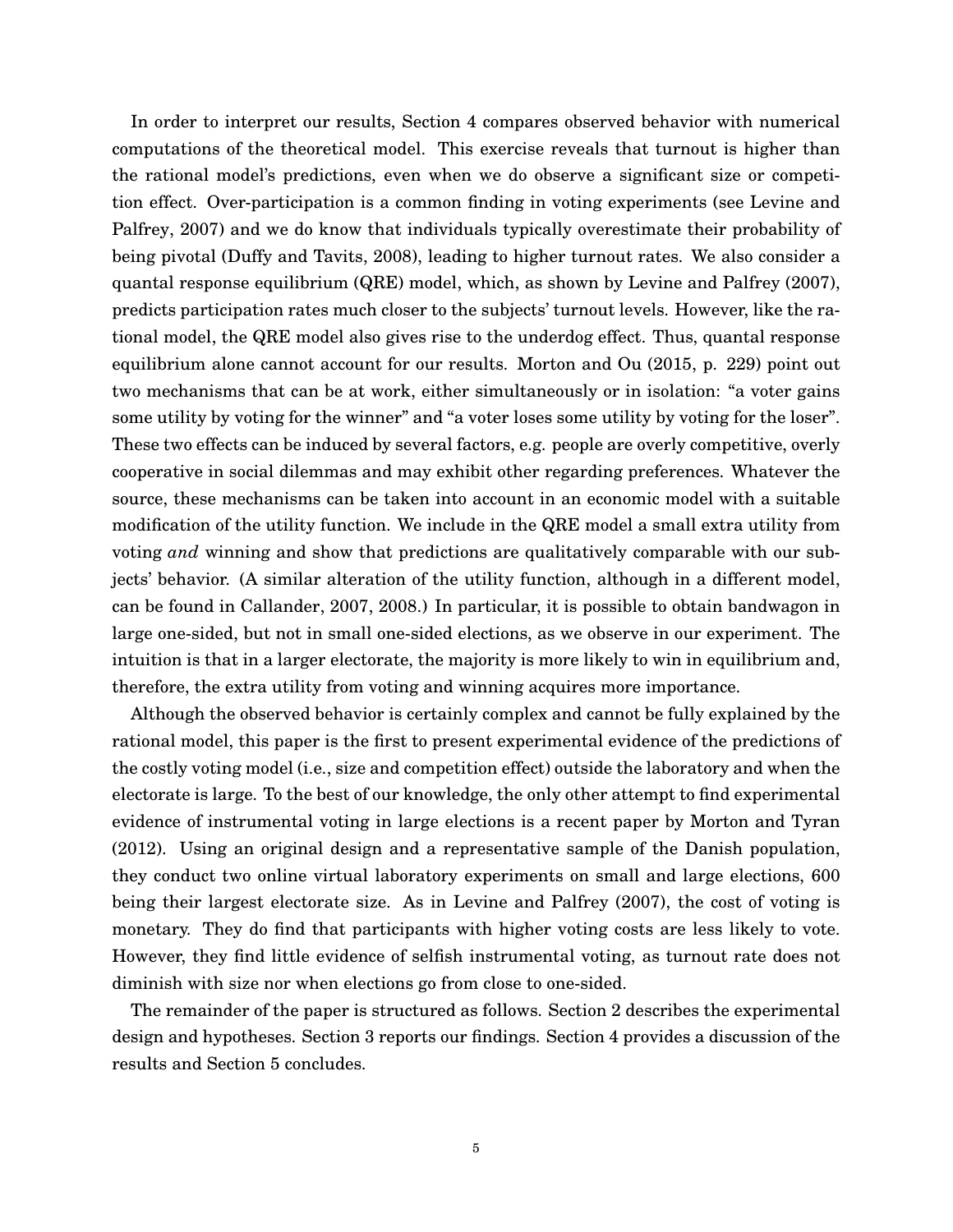# 2. EXPERIMENTAL DESIGN AND HYPOTHESES

## 2.1. *Experimental design*

<span id="page-5-5"></span><span id="page-5-0"></span>The experimental design hinges on the canonical costly voting model with two alternatives and incomplete information (see, for instance, [Taylor and Yildirim,](#page-31-6) [2010\)](#page-31-6). Consider two parties, *A* and *B*, and *N* agents, each one belonging to *A* with probability *γ* and to *B* with probability 1−*γ*. Every agent independently chooses whether to vote for her own party, incurring a cost, or to abstain. While the values of *N* and  $\gamma$  are common knowledge, each agent's party membership and individual cost of voting are private information. The party which gathers most votes wins the election and each one of its members receives a payoff *π*, while the members of the losing party get a payoff of zero. In case of a tie everyone gets  $\frac{\pi}{2}$ .

<span id="page-5-1"></span>We employ a  $2 \times 2$  between subjects design, with *N* and  $\gamma$  being our treatment variables (see Figure [1\)](#page-5-1). The value of *N* is either 30 (*small election*) or 300 (*large election*). Similarly, *γ* can either be equal to 0.49 (*close election*) or 0.35 (*one-sided election*).[8](#page-5-2)

|                 | $N = 30$                                        | $N = 300$   |
|-----------------|-------------------------------------------------|-------------|
| $\gamma = 0.49$ | Small close                                     | Large close |
|                 | $\gamma = 0.35$ Small one-sided Large one-sided |             |

FIGURE 1. Treatments

#### 2.2. *Procedures*

A total of 1,200 subjects took part in the experiment, 300 per treatment. The experiment consists of two stages: Stage 1 (the *recruiting stage*) and Stage 2 (the *voting stage*). Subjects were recruited through Amazon's Mechanical Turk and access was restricted to workers based in the USA. The experiment was conducted via Qualtrics, an online survey software. All subjects who successfully completed Stage 1 received \$1.5, while a bonus of \$5 was paid depending on the result of Stage 2. Participants were given an estimate of the time it would take to complete Stage 1 (13 minutes) and Stage 2 (30 minutes). From the moment she accepted the HIT, each worker had two hours to complete it.<sup>[9](#page-5-3)</sup> The language used throughout the experiment was neutral and made no reference to voting. Below, we describe Stage 1 and 2 in detail. $10$ 

<span id="page-5-2"></span><sup>&</sup>lt;sup>8</sup> We opted for 0.49 instead of 0.50 to avert the focal feature of perfect symmetry, as some participants may perceive 0.50 to be an equal split of the population between *A* members and *B* members in realization.

<span id="page-5-3"></span> $9$  The maximum amount of time a requester can allow a worker to complete a HIT on MTurk cannot be less than two hours.

<span id="page-5-4"></span> $10$  Instructions are reported in Appendix [B.](#page-25-0)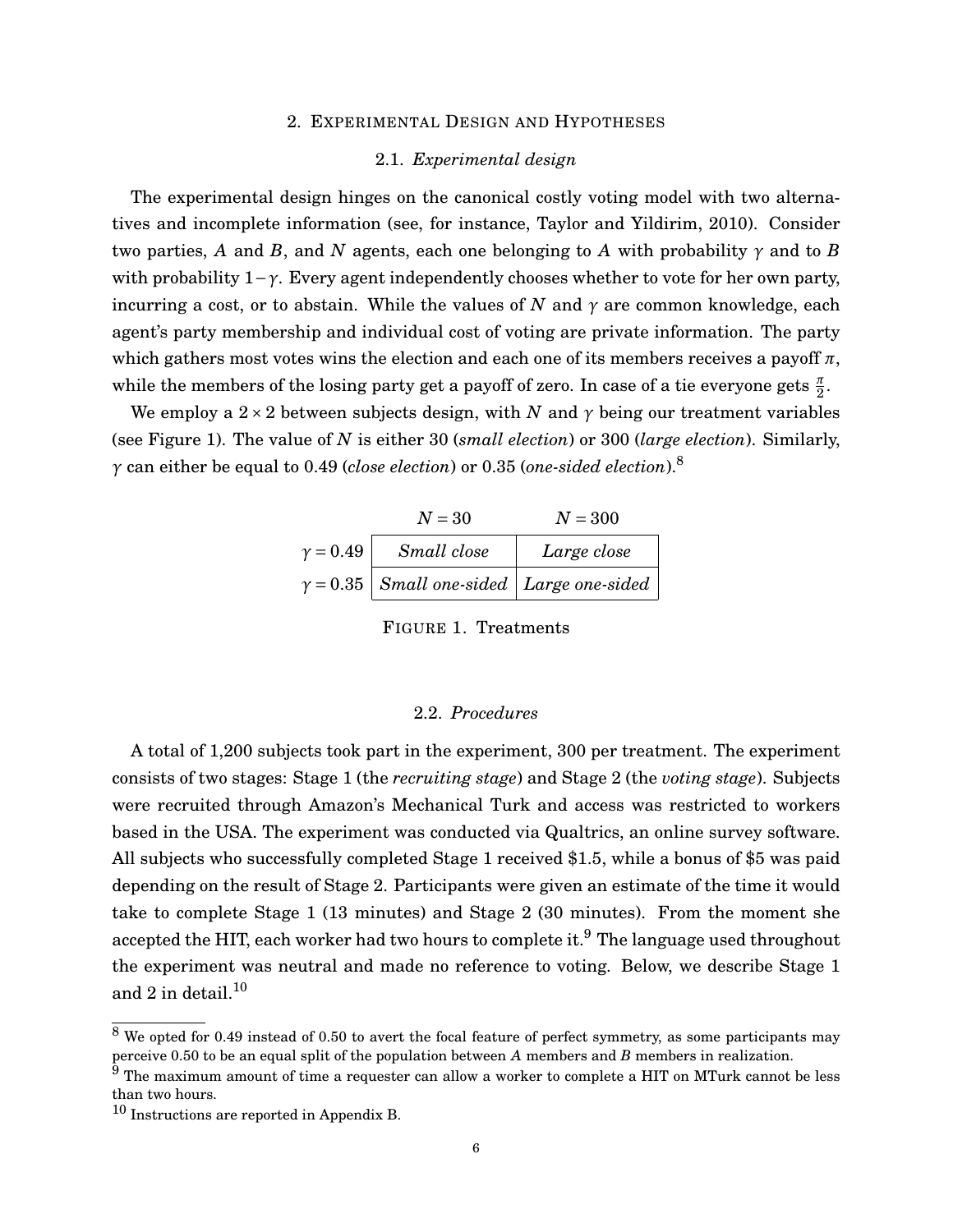<span id="page-6-0"></span>

FIGURE 2. One Set of 3 Slider Tasks

In Stage 1, each participant is presented with 20 sets of 3 slider tasks, as introduced by [Gill and Prowse](#page-30-6) [\(2012\)](#page-30-6); in each set a worker is asked to move all 3 sliders to a given number on the range of integers between 1 and 200 (see Figure [2\)](#page-6-0). Having concluded all 20 sets, each participant is given the following information. There are *N* people, herself included, who are taking part in the HIT. There are two groups, *A* and *B*, and the computer will determine the group she belongs to by generating a random number between 1 and 100, all numbers being equally likely to be drawn. If the number falls between 1 and  $100 \times \gamma$  she belongs to group *A*, while if the number falls between  $100 \times \gamma + 1$  and 100 she belongs to group *B*. Both *γ* and  $1 - \gamma$  are also graphically depicted as percentages through a pie chart. The subject is informed that the same procedure applies to all other workers. A number is drawn and the subject is assigned to a group. The participants are then informed of how the bonus payment of \$5 is determined. Each participant is told that she will be asked whether or not she wants to take part in Stage 2. If she does, she will have to complete 120 sets of 3 slider tasks similar to the ones she has already experienced. If more members of group *A* than members of group *B* complete Stage 2, then all *A* members will receive a bonus of \$5, while *B* members will not receive the bonus; if more members of group *B* than members of group *A* complete Stage 2 then all *B* members will receive a bonus of \$5, while *A* members will not receive the bonus; if an equal number of people from group *A* and group *B* complete Stage 2 then everyone will receive \$2.5.

Instructions about the bonus payment were followed by a very rigorous quiz. Firstly, each subject had to answer correctly three open ended questions: 1) How many people are taking part in the HIT? 2) What is the percentage chance of being assigned to group *A*? 3) What is the percentage chance of being assigned to group *B*? Secondly, she was asked to answer 5 multiple choice questions, each relating to a different pivotal situation (i.e., suppose that *n* people from group *A* and *m* people from group *B*, you excluded, complete Stage 2). For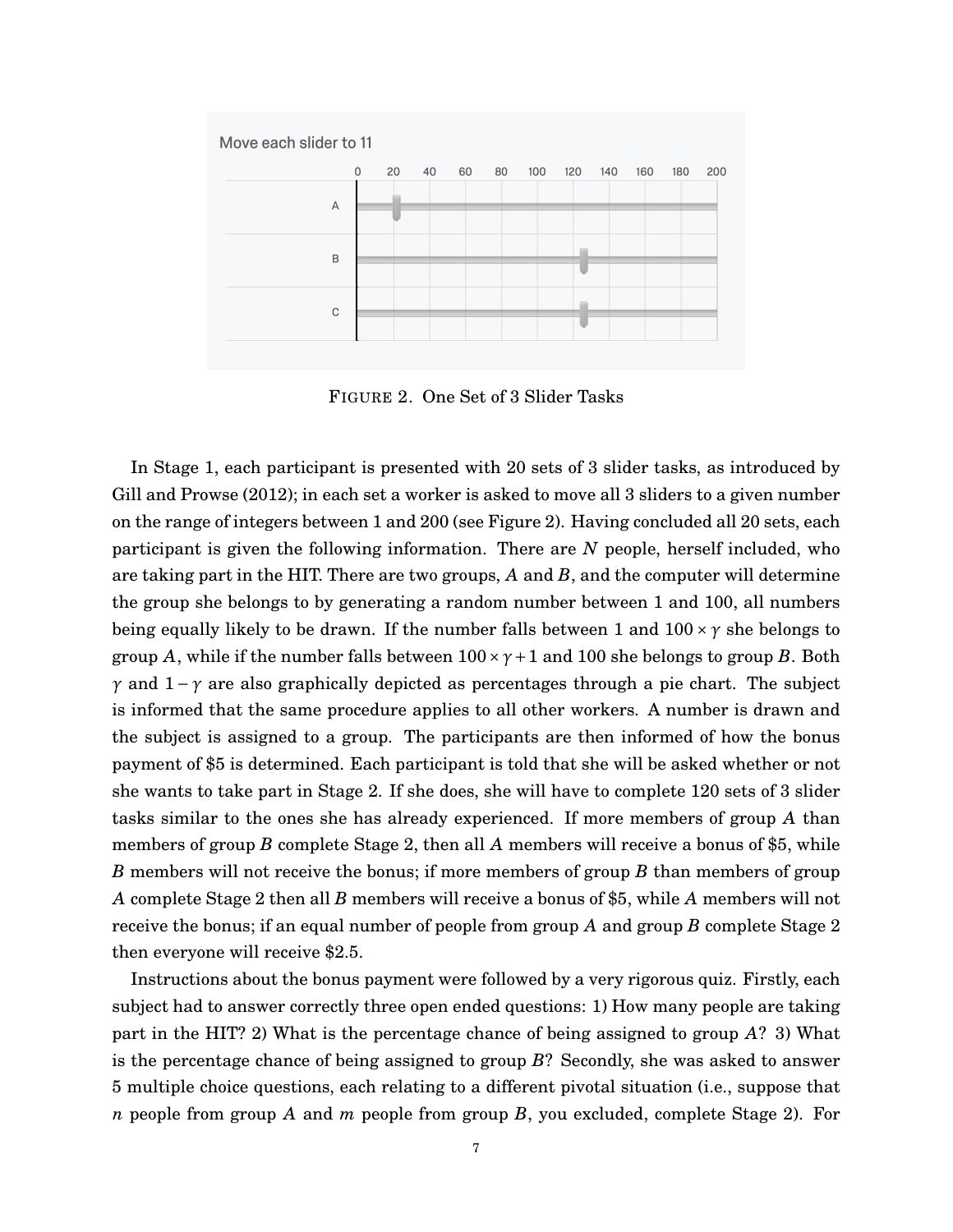each question, 9 different answers were provided, each reporting two dollar amounts and corresponding to the payment for the subject if she chooses to take part or not to take part in Stage 2. If, at any point, she made a mistake she would be reminded of how the bonus is determined and she would be sent back to the first multiple choice question for a new attempt. Only 4 attempts (i.e., 3 mistakes) were allowed. Subjects who made 4 mistakes were not allowed to continue and are not part of our experiment.<sup>[11](#page-7-0)</sup> Finally, once a subject successfully passed the quiz she had to wait at least 60 seconds before deciding whether or not to take part in Stage 2 ("Do you want to perform the task and complete 120 sets of 3 slider tasks?"). A short demographic questionnaire concluded the experiment, either after a subject decided not to take part in Stage 2 or after she successfully completed Stage  $2^{12}$  $2^{12}$  $2^{12}$ 

Workers were randomly assigned to the four treatments, each treatment comprising 300 subjects. The experiment started at 4pm EDT on 18 July 2016 and lasted approximately 24 hours. Recruitment progressed evenly across treatments. For payment purposes, participants in either small election treatment were ordered according to their completion time and gathered into groups of 30 subjects each, every group constituting a small election. Thus, we have 20 small elections (10 close and 10 one-sided) and 2 large elections (1 close and 1 one-sided). Workers were paid within three days of completing the HIT. The average payoff was \$4.5, including the flat fee of \$1.5.

Taking part in Stage 2 serves as voting and the opportunity cost of completing 120 sets of 3 slider tasks is the cost of voting. Given a treatment, the proportion of subjects who complete Stage 2 constitutes the turnout rate for that treatment. In Stage 1 each subject has to complete 20 sets of 3 slider tasks, so that she can appreciate the time it takes and form a good idea of the opportunity cost of completing Stage 2. The slider task is particularly suited to capture effort, as it is not affected by preexisting knowledge; moreover, it is simple to communicate, understand and implement [\(Gill and Prowse,](#page-30-6) [2012\)](#page-30-6). The time it takes to complete the task does depend, however, on the device's characteristics, such as the operating system and the screen resolution, features we know of for each participant. In order to choose the number of sets of 3 slider tasks to be completed in Stage 1 and Stage 2, we performed various tests with several students. Using a macOS operating system, a mouse and a high definition screen (27-inch widescreen monitor with a 5120 by 2880 pixel resolution), each set of 3 slider tasks takes approximately 15 seconds, so that 20 sets take 5 minutes and 120 take 30 minutes.

<span id="page-7-0"></span> $11$  All subjects were made aware of this from the start. The percentage of subjects who made 0, 1, 2 and 3 mistakes is, respectively, 58.5%, 22.5%, 11.2%, and 7.8%.

<span id="page-7-1"></span> $12$  For purely practical reasons to do with payment procedures, workers who started Stage 2 but did not complete it were discarded from the subject pool and are not part of the experiment. Subjects were informed beforehand that they would not receive any payment if they left Stage 2 half way through.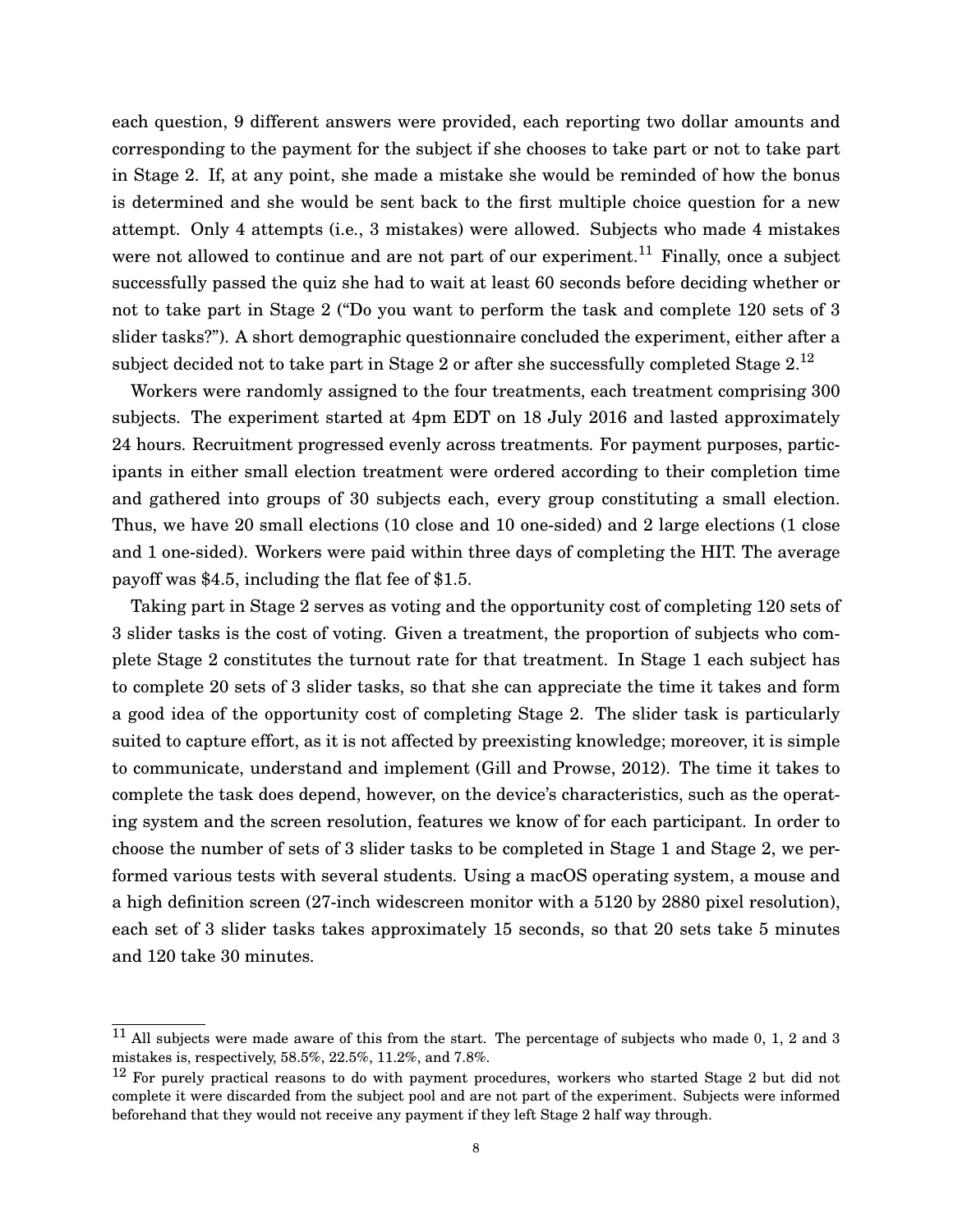# 2.3. *Hypotheses*

<span id="page-8-0"></span>We test four hypotheses, corresponding to the main turnout predictions of the costly voting model. These hypotheses are also tested by [Morton and Tyran](#page-30-16) [\(2012\)](#page-30-16) and [Levine and](#page-30-5) [Palfrey](#page-30-5) [\(2007\)](#page-30-5). Both papers assume the complete information version of the model presented by [Palfrey and Rosenthal](#page-31-0) [\(1985\)](#page-31-0). Both [Levine and Palfrey](#page-30-5) [\(2007\)](#page-30-5) and [Morton and](#page-30-16) [Tyran](#page-30-16) [\(2012\)](#page-30-16) are able to fix the cost distribution because their voting cost is monetary. In particular, [Levine and Palfrey](#page-30-5) [\(2007\)](#page-30-5) choose the cost distribution to guarantee equilibrium uniqueness in all treatments and obtain meaningful comparative static predictions.

In turn, we assume the incomplete information version of [Palfrey and Rosenthal](#page-31-0) [\(1985\)](#page-31-0) (see also [Taylor and Yildirim,](#page-31-6) [2010,](#page-31-6) for a thorough game-theoretical analysis). The advantages that this setup has in our setting come from the fact that the equilibrium graph is (topologically) a closed interval. The proof of this result is in Appendix [A,](#page-21-0) where we also discuss how such a topological characterization allows us to show equilibrium uniqueness numerically for a wide range of cost distributions.<sup>[13](#page-8-1)</sup> This is important because our design involves a real effort task, which implies that we are unable to fix the cost distribution. With this in mind, we test the following four hypotheses:

- (1) **Cost effect**: everything else equal, participants with a higher voting cost are less likely to vote.
- (2) **Size effect**: given  $\gamma$ , turnout rate in the small election is higher than in the large election treatment.
- (3) **Competition effect**: given *N*, turnout rate is higher in the close than in the onesided election treatment.
- (4) **Underdog effect**: in either one-sided treatment, *A* members' turnout rate is higher than *B* members' turnout rate.

Hypothesis (1), (4) and an asymptotic version of (2) can be proven analytically (see [Taylor](#page-31-6) [and Yildirim,](#page-31-6) [2010\)](#page-31-6). We verified (2) and (3) numerically for every cost distribution for which we also verified equilibrium uniqueness.<sup>[14](#page-8-2)</sup>

<span id="page-8-1"></span> $13$  [Taylor and Yildirim](#page-31-6) [\(2010\)](#page-31-6) prove equilibrium uniqueness under a condition on the parameter values that is only satisfied in our large close election. Therefore, we check equilibrium uniqueness using several distribution functions. For the normal distribution, we check for every value of every combination of mean and variance between 0.1 and 5 with 0.1 increments. We performed a similar exercise for the uniform, Pareto, exponential, half-normal, log-normal, and Chi square distributions. We always obtain a unique equilibrium for every value of  $\gamma$  when fixing  $N = 30$  and  $N = 300$ . We also checked equilibrium uniqueness for additional values of  $N =$ 10, 50, 100, 600.

<span id="page-8-2"></span> $14$  Furthermore, when looking at the competition effect, we observe that turnout is always an increasing function of  $\gamma$  (see [A](#page-21-0)ppendix A for details). We verified that (2) is true using  $N = 10, 30, 50, 100, 300, 600$ .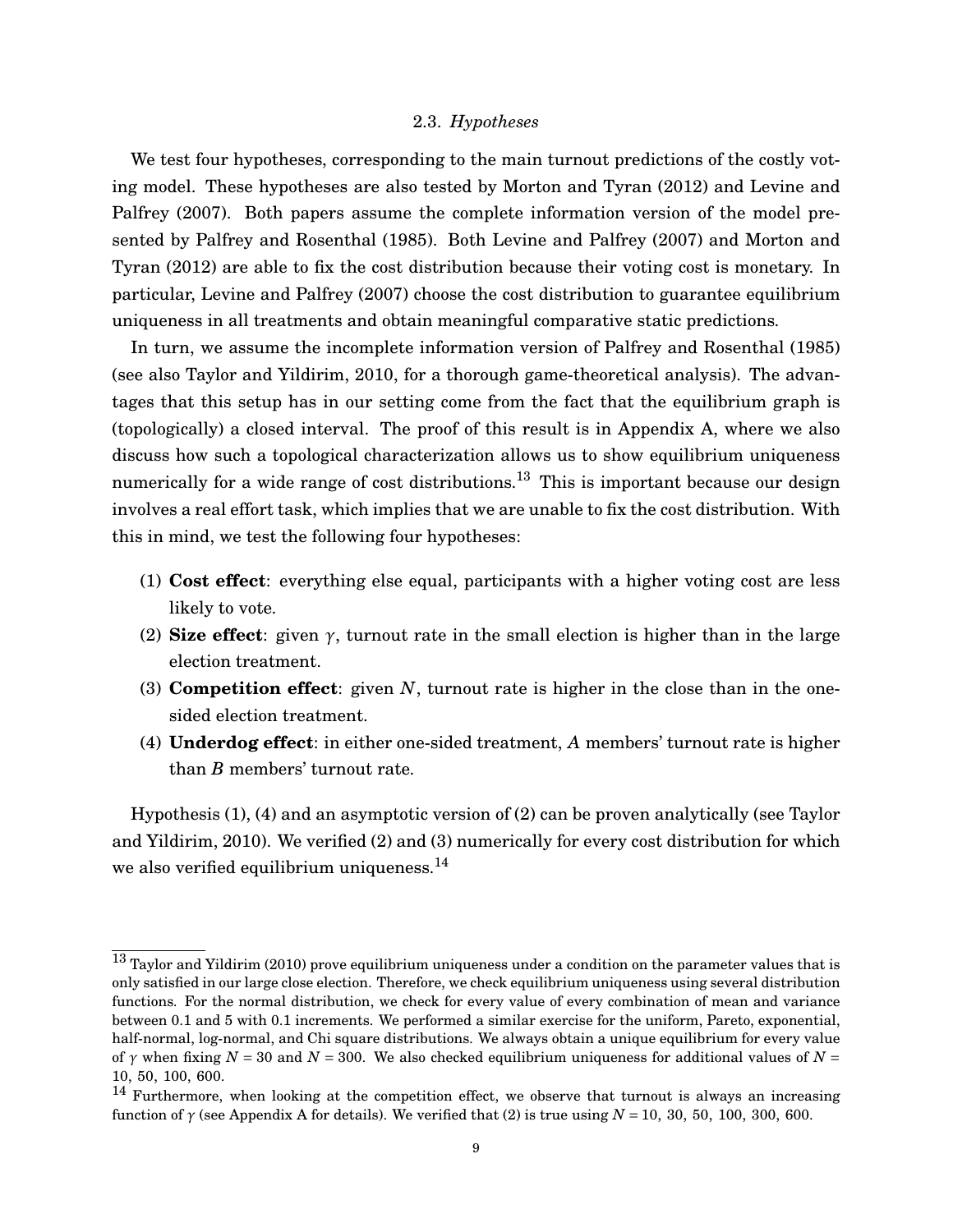#### 3. RESULTS

<span id="page-9-2"></span>We start our analysis by reporting the descriptive statistics of our sample. As we can see from Table [1,](#page-9-0) the average gross annual income of our participants is \$43,308. The average participant is 35 years old and has completed a four-year college degree. In our sample, 43.8% of the participants are male and 6.6% are black. For four of these five background statistics there is no significant difference when comparing the four treatment conditions (Mann-Whitney tests, p-values  $> 0.18$ ), the only exception being annual income. This is lower in the large one-sided treatment than in the other three treatments (p-values < 0.05), while there is no significant difference when comparing the latter treatments (p-values > 0.8). Note, however, that we are conducting 30 pairwise comparisons and that the significance threshold we use (5%) is not corrected for multiple comparisons. For example, the Bonferroni corrected significance threshold would be 0.16%; if we use this threshold, the difference in annual income when comparing pairwise the four treatments is not significant. Similarly, significance tests using the Benjamini-Hochberg procedure for a false discovery rate of up to 25% show no significant difference for any of the five background statistics across all four treatment conditions [\(Benjamini and Hochberg,](#page-29-7) [1995\)](#page-29-7).<sup>[15](#page-9-1)</sup>

<span id="page-9-0"></span>

|               | Full<br>Sample | Small<br>Close | Large<br>Close | Small<br>One-sided | Large<br>One-sided |
|---------------|----------------|----------------|----------------|--------------------|--------------------|
| Annual Income | \$43,308       | \$44,483       | \$45,000       | \$44,133           | \$39,616           |
| Education     | College degree | College degree | College degree | College degree     | College degree     |
| Age           | 35             | 36             | 35             | 36                 | 34                 |
| Male          | 43.8%          | 46.3%          | $42.7\%$       | $45.7\%$           | $40.7\%$           |
| Black         | 6.6%           | $6.3\%$        | 6.7%           | 5.3%               | 8%                 |
| Observations  | 1200           | 300            | 300            | 300                | 300                |

TABLE 1. Descriptive Statistics

Notes: Annual income is converted from a categorical variable that takes values from 1 to 10, 1 indicating an annual gross income below \$20,000 and 10 indicating an annual income of \$100,000 or above. Education (median) is a categorical variable that takes values from 1 to 7, 1 indicating less than a completed high school education and 7 indicating a completed doctoral or professional (JD, MD) degree.

Let us examine our first hypothesis, the cost effect, according to which, *ceteris paribus*, participants with a higher voting cost are less likely to vote. We do this in two different ways: by controlling for the effect of income; and by controlling for the effect of the time taken to complete the experiment, estimated using the characteristics of the participants' devices (e.g. computer type). Let us start by looking at the effect of a participant's income

<span id="page-9-1"></span><sup>&</sup>lt;sup>15</sup> Also note that, as we will report, turnout rate is lowest in the large one-sided election. If participants in this treatment have, on average, a lower income, this result, which is in accordance with the theoretical predictions, is even stronger, considering that the opportunity cost of time is positively correlated with income.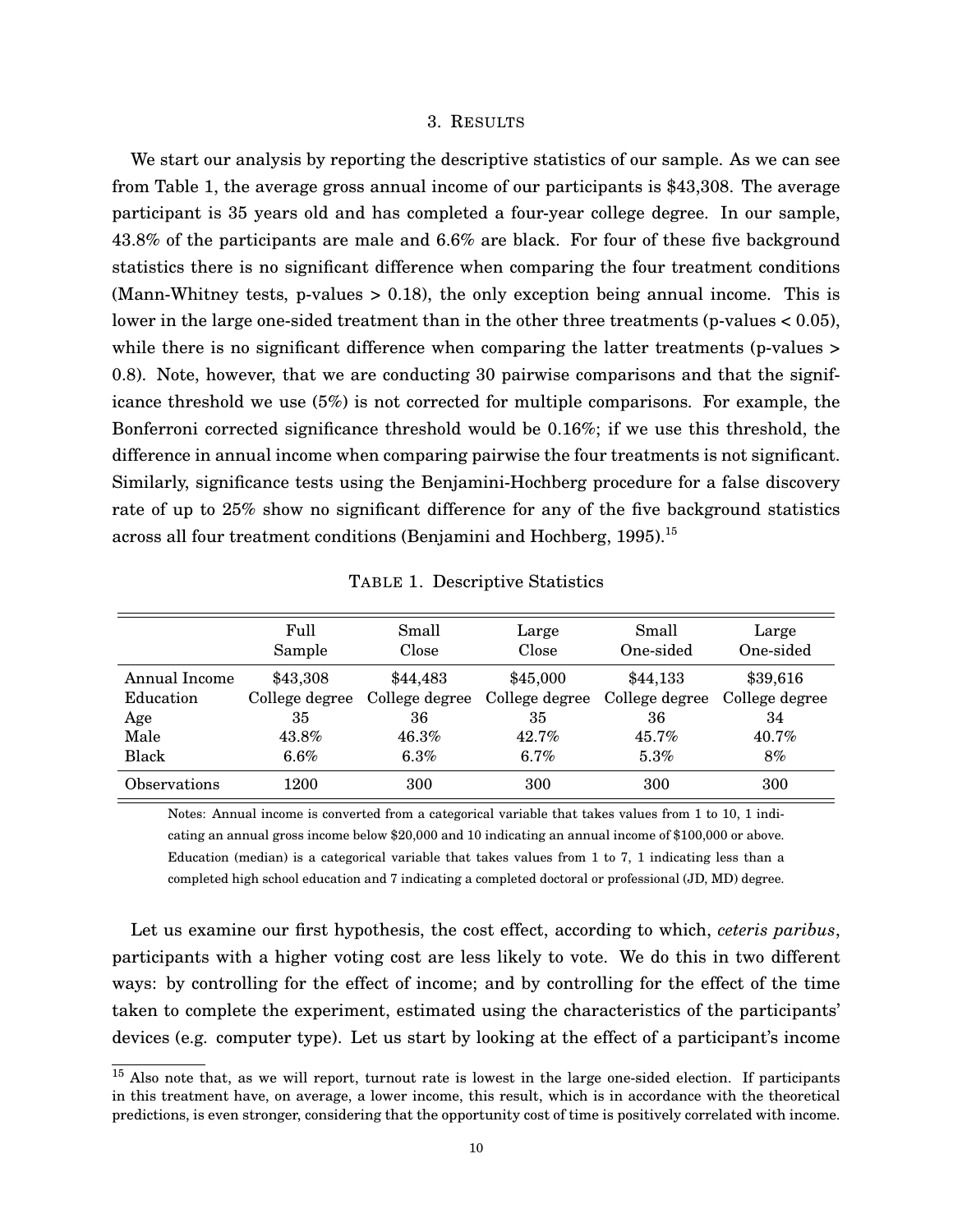on her likelihood to vote, since participants with higher income would be expected to have a higher opportunity cost of time. Table [2](#page-12-0) reports linear regression analysis of the probability of voting using demographic variables, including income, as well as estimated time, as regressors.<sup>[16](#page-10-0)</sup> Model 1 examines the effect of the background demographic variables only. Notice that a participant's probability of voting decreases as her income increases. For every \$10,000 increase in gross annual income, a participant's likelihood to vote decreases by 1%. While race, gender, education or age do not affect a participant's likelihood to vote, two more variables, beyond income, are significant. The more often a participant purchases extended warranty when buying a product, the more likely she is to vote. Similarly, individuals who buy lottery tickets more often are significantly more likely to vote.<sup>[17](#page-10-1)</sup>

If we could know the time it took each participant to complete the practice trial of 20 sets of three slider tasks, we could use this to check whether those who take longer to complete it are less likely to vote. Unfortunately, we do not have this information, as we could only measure the time taken to complete the entire experiment, i.e., Stage 1 for non-voters and Stage 1 *and* Stage 2 for voters. We do, however, possess plenty of information regarding the device used by each participant, such as the type of device, the screen resolution, the operating system and the browser. This is relevant to us as the device affects the time it takes a participant to move the sliders on the screen and, thus, to vote. For instance, the higher the screen resolution (i.e., the greater number of pixels) the more quickly one can conclude Stage 2. By exploiting this rich data set, we are able to show that the longer it takes to complete the experiment the less likely a subject is to take part in Stage 2. We call the time taken to complete the entire experiment *completion time*. We first consider only non-voters, so that the entire experiment consists only of Stage 1. We then use the variation arising from the different screen resolutions, devices, browsers and operating systems used by the participants to obtain estimates of completion time (of Stage 1) for each one of the 1,200 subjects. This method gives us an average predicted completion time of 18.97 minutes (s.d. 2.499 minutes). Model 2 extends Model 1 by including such a predicted completion time as an independent variable. We find that an estimated one standard deviation increase in completion time reduces the probability of voting by 3.4%. We repeat the same exercise considering only voters, so that the entire experiment consists of Stages 1 and 2. In this case, we obtain an average predicted completion time (of Stages 1 and 2) of 47.51 minutes (s.d. 6.596 minutes). Analogously to Model 2, Model 3 extends Model 1 by including this estimated completion time as a new explanatory variable. Results are comparable to those in Model 2, as we find that an estimated one standard deviation increase in completion time reduces the probability of voting by 2.95%. Finally, as a robustness check, Model 4

<span id="page-10-0"></span> $16$  The results are qualitatively similar when we use a logistic regression. We report linear regressions as the coefficients are easier to interpret.

<span id="page-10-1"></span><sup>17</sup> See Section [4](#page-14-0) for a discussion.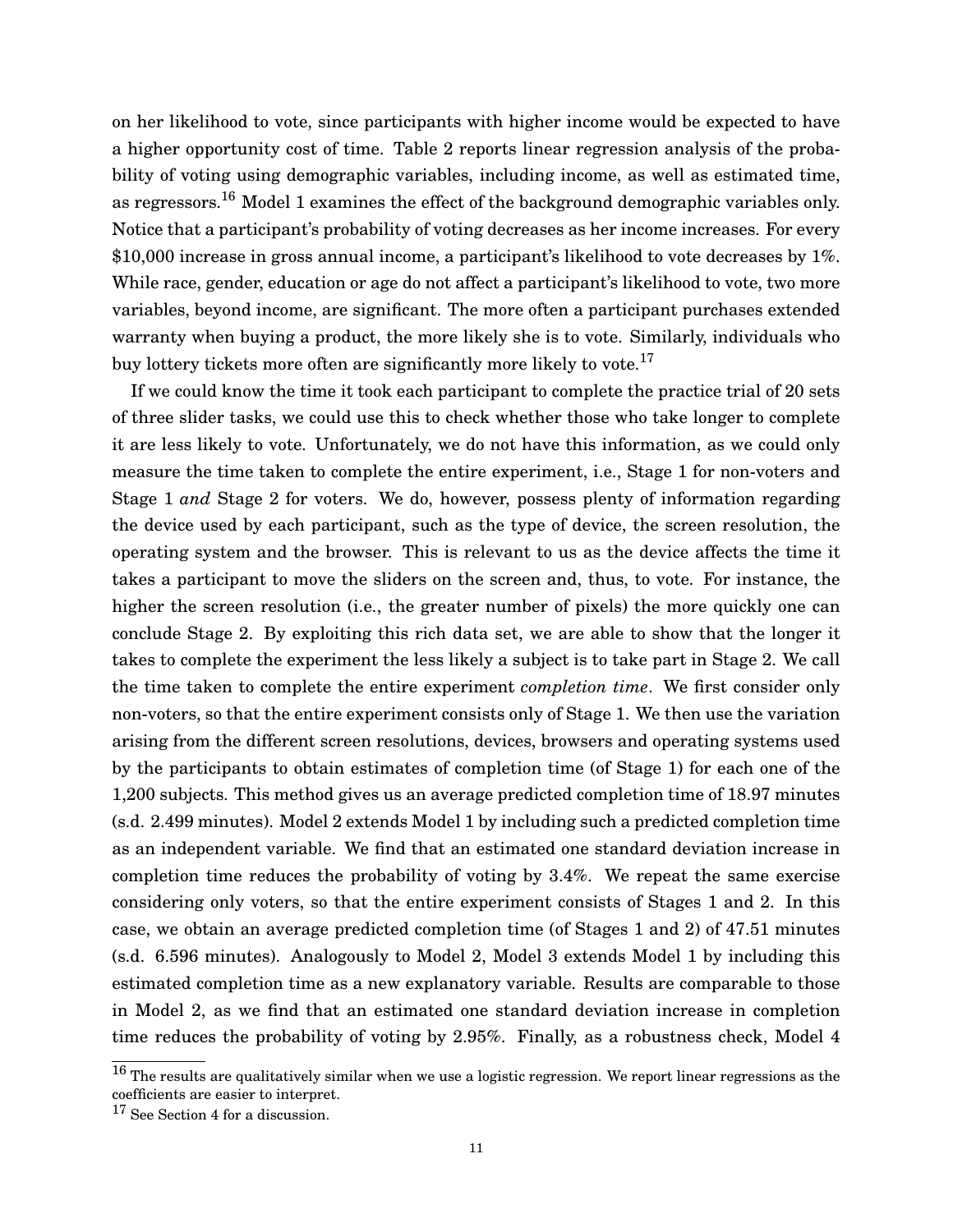interacts participants' estimated completion time (using non-voters) with their income per minute.<sup>[18](#page-11-0)</sup> Again, we observe that an estimated one standard deviation (\$4.469) increase in the opportunity cost of completing the task reduces the probability of voting by 3.17%. Result 1 summarizes these findings.

**Result 1.** *Turnout decreases as a participant's opportunity cost of voting increases. We confirm Hypothesis 1.*

According to our second hypothesis, the size effect, for a given value of  $\gamma$ , turnout rate is higher in the small than in the large treatment. Table [3](#page-12-1) shows average turnout rate for all four treatments. We use Mann-Whitney tests and report one-sided p-values for treatment comparisons (results are similar when using t-tests). Although turnout rate diminishes with size both in close and one-sided elections, this decline is not significant in the former (58.3% vs 55.6%, p-value = 0.254), while it is strongly significant in the latter (58% vs 46%, p-value = 0.002). Interestingly, this is analogous to what [Levine and Palfrey](#page-30-5) [\(2007\)](#page-30-5) report when *N* grows beyond 27. This similarity seems to suggest that the decrease in the probability of being pivotal associated with an increase in the electorate size is less perceivable in close, as opposed to one-sided, elections (see Section [4](#page-14-0) ). Result 2 reports this finding.

**Result 2.** *Turnout rate decreases as the size of the electorate increases (size effect) in onesided, but not in close elections. We partially confirm Hypothesis 2.*

Our third hypothesis is the competition effect, i.e., for a given *N*, turnout rate is higher in the close than in the one-sided treatment. The predicted decline in participation is insignificant if we consider the small treatments  $(58.3\% \text{ vs } 58\%, \text{ p-value } = 0.467)$ , but is strongly significant when comparing large elections  $(55.6\% \text{ vs } 46\%)$ , p-value = 0.009). The following result states this finding.

**Result 3.** *Turnout rate increases as the election becomes closer (competition effect) in large, but not in small elections. We partially confirm Hypothesis 3.*

To check the robustness of Results 2 and 3, in Table [4](#page-13-0) we summarize different linear regression results. The first column uses pooled data from all four treatments. We include treatment dummies and the large one-sided treatment is used as the benchmark. It shows that being in the large one-sided treatment decreases the probability of voting by 11.2%, relative to being in the large close treatment. Similarly, being in the large one-sided treatment reduces the probability of voting by 12.7%, relative to being in the small one-sided treatment. The second and third column report regression results using data from only the close and one-sided treatments, respectively. Being in the smaller election has no effect on

<span id="page-11-0"></span><sup>&</sup>lt;sup>18</sup> We work out a rough estimate of a participant's per minute income by dividing her gross annual income by 120,000 (2,000 hours per year times 60 minutes).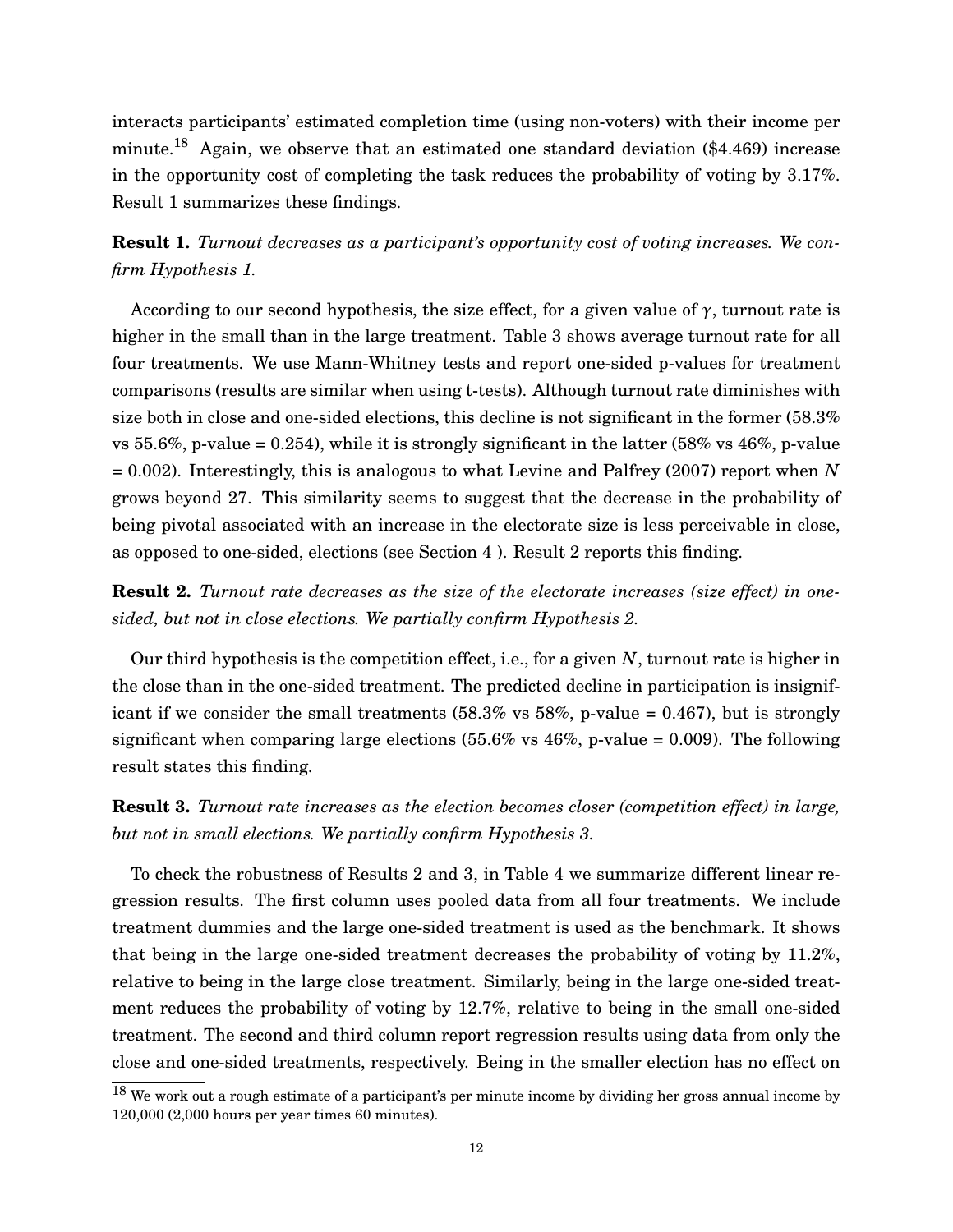<span id="page-12-0"></span>

|                                  | Model 1    | Model 2    | Model 3    | Model 4    |
|----------------------------------|------------|------------|------------|------------|
| Income                           | $-0.010*$  | $-0.010*$  | $-0.010*$  |            |
|                                  | (0.01)     | (0.01)     | (0.01)     |            |
| Estimated completion time        |            | $-0.014**$ | $-0.004**$ |            |
|                                  |            | (0.01)     | (0.00)     |            |
| Estimated time X income per min. |            |            |            | $-0.007**$ |
|                                  |            |            |            | (0.00)     |
| Education                        | $-0.006$   | $-0.007$   | $-0.007$   | $-0.005$   |
|                                  | (0.01)     | (0.01)     | (0.01)     | (0.01)     |
| Buys extended warranty           | $0.053***$ | $0.053***$ | $0.054***$ | $0.053***$ |
|                                  | (0.02)     | (0.02)     | (0.02)     | (0.02)     |
| Buys lottery tickets             | $0.019*$   | $0.021**$  | $0.020*$   | $0.020*$   |
|                                  | (0.01)     | (0.01)     | (0.01)     | (0.01)     |
| Age                              | $-0.001$   | $-0.001$   | $-0.001$   | $-0.001$   |
|                                  | (0.00)     | (0.00)     | (0.00)     | (0.00)     |
| Male                             | $-0.043$   | $-0.050*$  | $-0.049*$  | $-0.044$   |
|                                  | (0.03)     | (0.03)     | (0.03)     | (0.03)     |
| <b>Black</b>                     | $-0.064$   | $-0.059$   | $-0.060$   | $-0.064$   |
|                                  | (0.06)     | (0.06)     | (0.06)     | (0.06)     |
| Hispanic                         | 0.082      | 0.080      | 0.080      | 0.081      |
|                                  | (0.06)     | (0.06)     | (0.06)     | (0.06)     |
| Treatment and group variables    | Yes        | Yes        | Yes        | Yes        |
| Constant                         | $0.356***$ | $0.617***$ | $0.576***$ | $0.358***$ |
|                                  | (0.09)     | (0.14)     | (0.14)     | (0.09)     |
| Observations                     | 1200       | 1200       | 1200       | 1200       |

TABLE 2. Cost of Voting

Notes: Standard errors in parentheses. \*  $p < 0.10$ ; \*\*  $p < 0.05$ ; \*\*\*  $p < 0.01$ . Income is a categorical variable that takes values from 1 to 10, 1 indicating an annual gross income below \$20,000 and 10 indicating an annual income of \$100,000 or above. Education is a categorical variable that takes values from 1 to 7, 1 indicating less than a completed high school education and 7 indicating a completed doctoral or professional (JD, MD) degree. Buys extended warranty is a categorical variable that takes values from 1 to 5, 1 indicating never purchasing an extended warranty and 5 indicating always purchasing an extended warranty when buying products. Buys lottery tickets is a categorical variable that takes values from 1 to 7, 1 indicating never purchasing lottery tickets and 7 indicating purchasing lottery tickets more than once per week.

# TABLE 3. Turnout

<span id="page-12-1"></span>

|                               |       | Small $(N = 30)$ Large $(N = 300)$ |
|-------------------------------|-------|------------------------------------|
| Close ( $\gamma$ = 0.49)      | 58.3% | 55.6%                              |
| One-sided ( $\gamma = 0.35$ ) | 58%   | 46%                                |

Notes: Number of observations = 1200.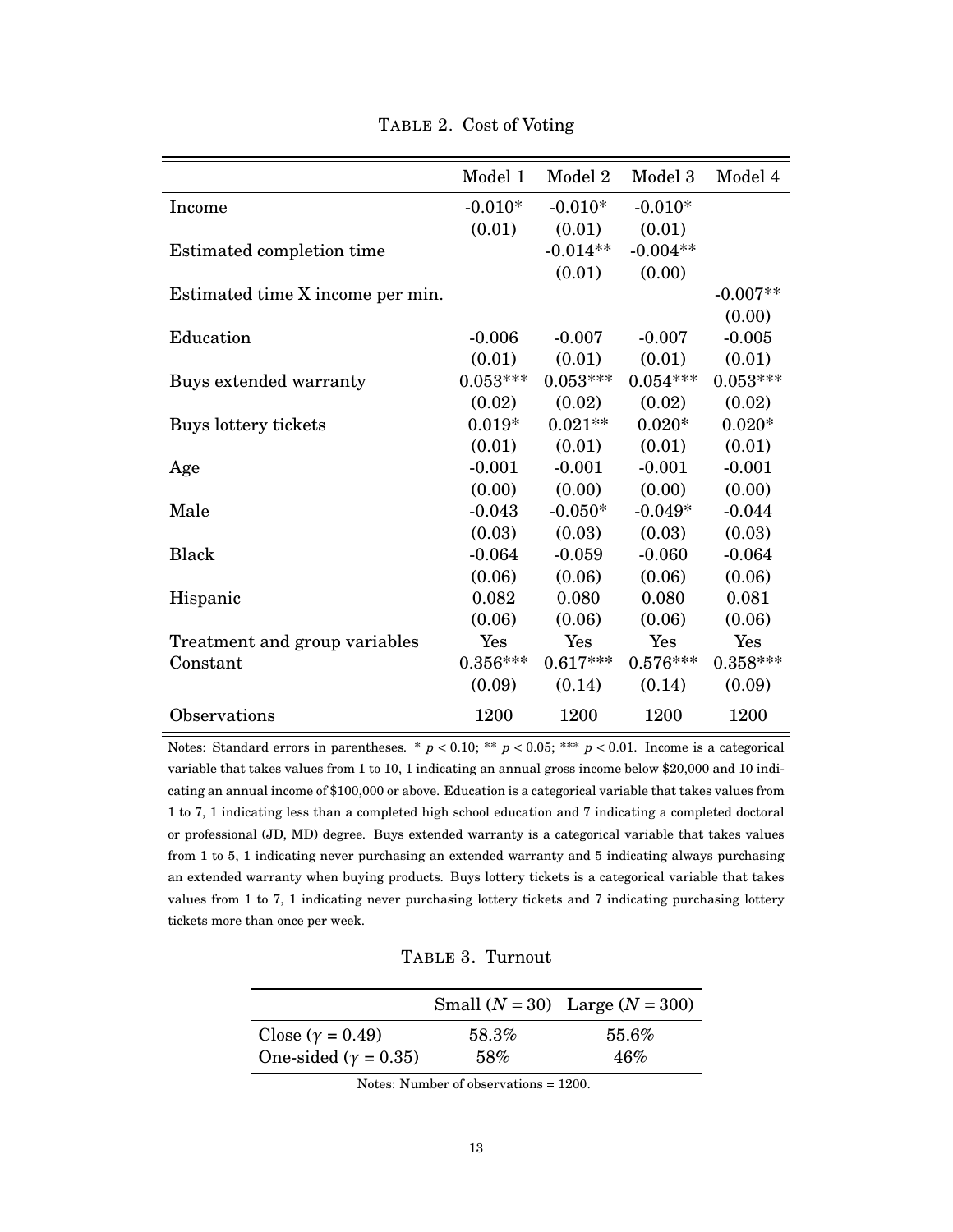<span id="page-13-0"></span>

|                        | Full       | Close      | One-sided  | Small      | Large      |
|------------------------|------------|------------|------------|------------|------------|
|                        | Sample     | Elections  | Elections  | Elections  | Elections  |
| Income                 | $-0.010*$  | $-0.007$   | $-0.015*$  | $-0.011$   | $-0.011$   |
|                        | (0.01)     | (0.01)     | (0.01)     | (0.01)     | (0.01)     |
| Education              | $-0.006$   | $-0.005$   | $-0.009$   | 0.002      | $-0.013$   |
|                        | (0.01)     | (0.02)     | (0.02)     | (0.02)     | (0.02)     |
| Buys extended warranty | $0.054***$ | 0.038      | $0.076***$ | $0.073***$ | 0.031      |
|                        | (0.02)     | (0.02)     | (0.03)     | (0.03)     | (0.03)     |
| Buys lottery tickets   | $0.018*$   | 0.009      | 0.025      | 0.009      | $0.026*$   |
|                        | (0.01)     | (0.01)     | (0.02)     | (0.01)     | (0.02)     |
| Age                    | $-0.001$   | $-0.003*$  | 0.001      | $-0.001$   | $-0.002$   |
|                        | (0.00)     | (0.00)     | (0.00)     | (0.00)     | (0.00)     |
| Male                   | $-0.045$   | $-0.087**$ | $-0.009$   | $-0.010$   | $-0.083**$ |
|                        | (0.03)     | (0.04)     | (0.04)     | (0.04)     | (0.04)     |
| <b>Black</b>           | $-0.066$   | $-0.114$   | $-0.016$   | $-0.021$   | $-0.112$   |
|                        | (0.06)     | (0.08)     | (0.08)     | (0.09)     | (0.08)     |
| Hispanic               | 0.076      | 0.022      | 0.120      | $0.158*$   | $-0.016$   |
|                        | (0.07)     | (0.10)     | (0.09)     | (0.09)     | (0.10)     |
| Group $B$              | 0.028      | 0.017      | 0.041      | $-0.008$   | 0.066      |
|                        | (0.03)     | (0.04)     | (0.04)     | (0.04)     | (0.04)     |
| Large one-sided        | 0.000      |            |            |            |            |
|                        | (.)        |            |            |            |            |
| Small one-sided        | $0.127***$ |            |            |            |            |
|                        | (0.04)     |            |            |            |            |
| Large close            | $0.112***$ |            |            |            |            |
|                        | (0.04)     |            |            |            |            |
| Small close            | $0.126***$ |            |            |            |            |
|                        | (0.04)     |            |            |            |            |
| Small election         |            | 0.021      | $0.128***$ |            |            |
|                        |            | (0.04)     | (0.04)     |            |            |
| Close election         |            |            |            | $-0.014$   | $0.118***$ |
|                        |            |            |            | (0.04)     | (0.04)     |
| Constant               | $0.400***$ | $0.651***$ | $0.264*$   | $0.497***$ | $0.445***$ |
|                        | (0.10)     | (0.13)     | (0.13)     | (0.13)     | (0.14)     |
| Observations           | 1200       | 600        | 600        | 600        | 600        |

TABLE 4. Size and Competition Effects

Notes: Standard errors in parentheses. \* *p* < 0.10; \*\* *p* < 0.05; \*\*\* *p* < 0.01.

voting in close treatments, but increases the probability of voting by 12.8% in one-sided treatments. Similarly, the fourth and fifth column display regression results using data from only the small and large treatments, respectively. Being in the close treatment has no effect on voting in small treatments, but increases the probability of voting by 11.8% in large treatments.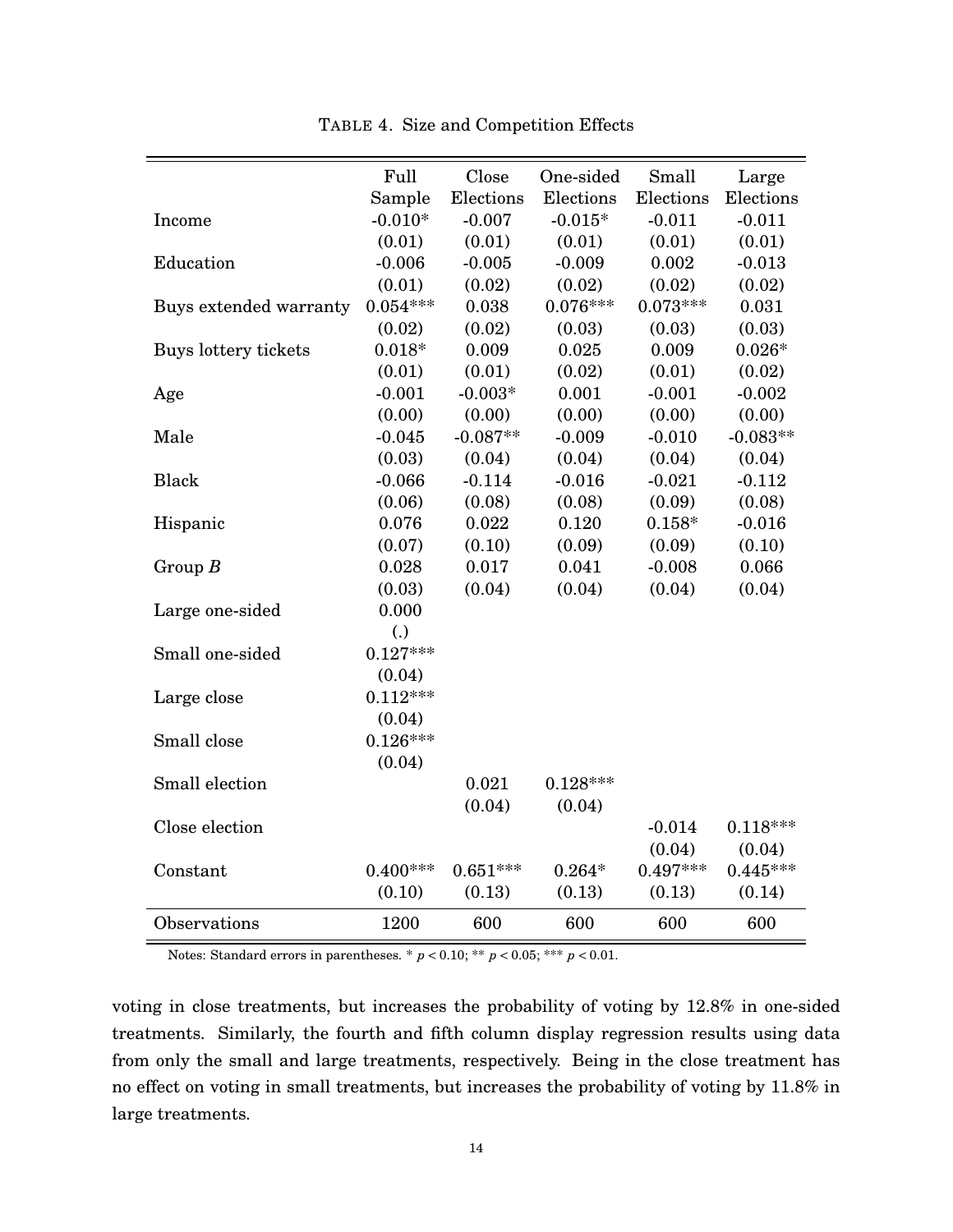TABLE 5. Turnout by Group

<span id="page-14-1"></span>

|                                            | Small $(N = 30)$        | Large $(N = 300)$ |
|--------------------------------------------|-------------------------|-------------------|
| Close $(\gamma = 0.49)$                    | A: $57.2\%$ B: $59.5\%$ | A: $55.3\%$ B:56% |
| One-side $(\gamma = 0.35)$ A: 62.4% B: 56% |                         | A: 37.4% B: 50.8% |

Notes: Number of observations = 1200. Group A is the ex-ante minority group and Group B is the majority.

Finally, let us consider our fourth hypothesis, the underdog effect. In the one-sided treatments, *A*'s turnout rate is predicted to be higher than *B*'s (i.e., the minority should turn out to vote at a higher rate than the majority). Table [5](#page-14-1) shows average turnout rates for all four treatments by group. First of all, we check that there is no difference in turnout rate between *A* and *B* in the close treatments. Indeed, in the small close treatment *A*'s turnout rate is 57.2% and *B*'s is 59.5% (p-value = 0.696, two-sided); similarly, in the large close treatment we have 55.3% for group A and 56% for group B (p-value =0.907, two-sided). However, when looking at the one-sided treatments, we do not find evidence of the underdog effect. In the small one-sided treatment, *A*'s turnout rate (62.4%) is higher than *B*'s (56%) but this difference is not significant (p-value  $= 0.305$ , two-sided). When looking at the large one-sided treatment, instead, we do observe a significant bandwagon effect, i.e., the majority turns out to vote at a significantly higher rate than the minority. Turnout rate is 37.4% for group *A* and 50.8% for group B (p-value =0.026, two-sided). We also run two different regressions, reported in Table [6,](#page-15-0) using data only from the small and large one-sided treatment, respectively. The first column shows that being a member of group *B* has no effect on a participant's likelihood of voting in the small one-sided treatment. From the second column, however, we can see that being a member of group *B* increases a participant's likelihood of voting by 12.5% in the large one-sided treatment. We report these findings in the next result.

**Result 4.** *There is no difference in turnout rate between group A and B in any of the treatments, with the exception of the large one-sided treatment, where B's turnout rate is larger than A's (bandwagon effect). We reject Hypothesis 4.*

# 4. DISCUSSION

<span id="page-14-0"></span>In this section we discuss the main properties of the voting behavior observed in the experiment, using the equilibrium predictions of the theoretical model to guide the discussion. The three most evident features are: over-participation; treatment effects being only significant when one of the treatments is the large one-sided election; and subjects exhibiting the opposite of an underdog effect in such election (bandwagon effect). We will deal with each one of them in turn.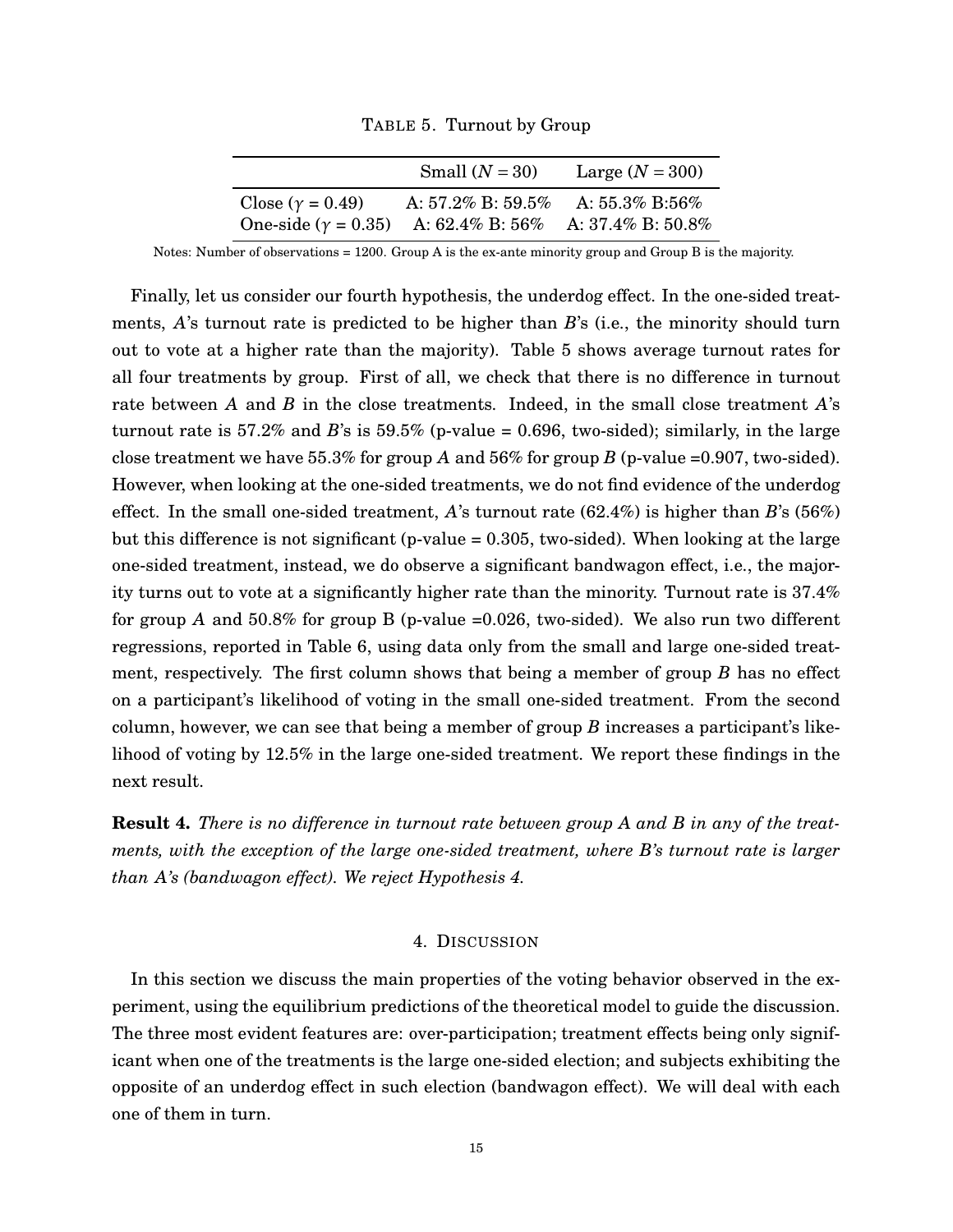<span id="page-15-0"></span>

|                        | <b>Small One-sided</b> | Large One-sided |
|------------------------|------------------------|-----------------|
| Income                 | $-0.007$               | $-0.021*$       |
|                        | (0.01)                 | (0.01)          |
| Education              | $-0.013$               | $-0.008$        |
|                        | (0.02)                 | (0.02)          |
| Buys extended warranty | $0.072*$               | $0.074**$       |
|                        | (0.04)                 | (0.04)          |
| Buys lottery           | 0.010                  | $0.041*$        |
|                        | (0.02)                 | (0.02)          |
| Age                    | 0.001                  | 0.001           |
|                        | (0.00)                 | (0.00)          |
| Male                   | 0.047                  | $-0.064$        |
|                        | (0.06)                 | (0.06)          |
| <b>Black</b>           | 0.050                  | $-0.066$        |
|                        | (0.13)                 | (0.11)          |
| Hispanic               | $0.257*$               | 0.044           |
|                        | (0.14)                 | (0.13)          |
| Group $B$              | $-0.058$               | $0.125**$       |
|                        | (0.06)                 | (0.06)          |
| Constant               | $0.545***$             | 0.143           |
|                        | (0.19)                 | (0.19)          |
| Observations           | 300                    | 300             |

TABLE 6. Underdog Effect

Notes: Standard errors in parentheses. \* *p* < 0.10; \*\* *p* < 0.05; \*\*\* *p* < 0.01.

It is evident that subjects over-participate in the second stage of the experiment. But to put some measure on the degree to which this is true, we perform the following exercise. We consider an *A* supporter (*B* supporter) who correctly predicts the observed turnout rates indicated in Table [5](#page-14-1) and correctly computes her probability of being pivotal. Table [7](#page-15-1) reports the maximum voting cost (expressed in dollars) that she can afford to have so that participating in Stage 2 is a rational choice. These numbers imply that, if *F* is the cumulative cost distribution function, when increasing the size from  $N = 30$  to  $N = 300$  in the close election, we should observe a decrease in turnout rates equal to *F*(0.48)− *F*(0.14) for *A* voters and a

TABLE 7. Highest Cost of a Rational Voter

| $N = 30$                                          | $N = 300$ |
|---------------------------------------------------|-----------|
| $\gamma = 0.49$ A: 0.48, B: 0.46 A: 0.14, B: 0.13 |           |
| $\gamma = 0.35$ A: 0.31, B: 0.24 A: 0.00, B: 0.00 |           |

<span id="page-15-1"></span>Notes: Highest voting cost in dollars that a rational voter who correctly predicts the turnout rates in Table [5](#page-14-1) can afford.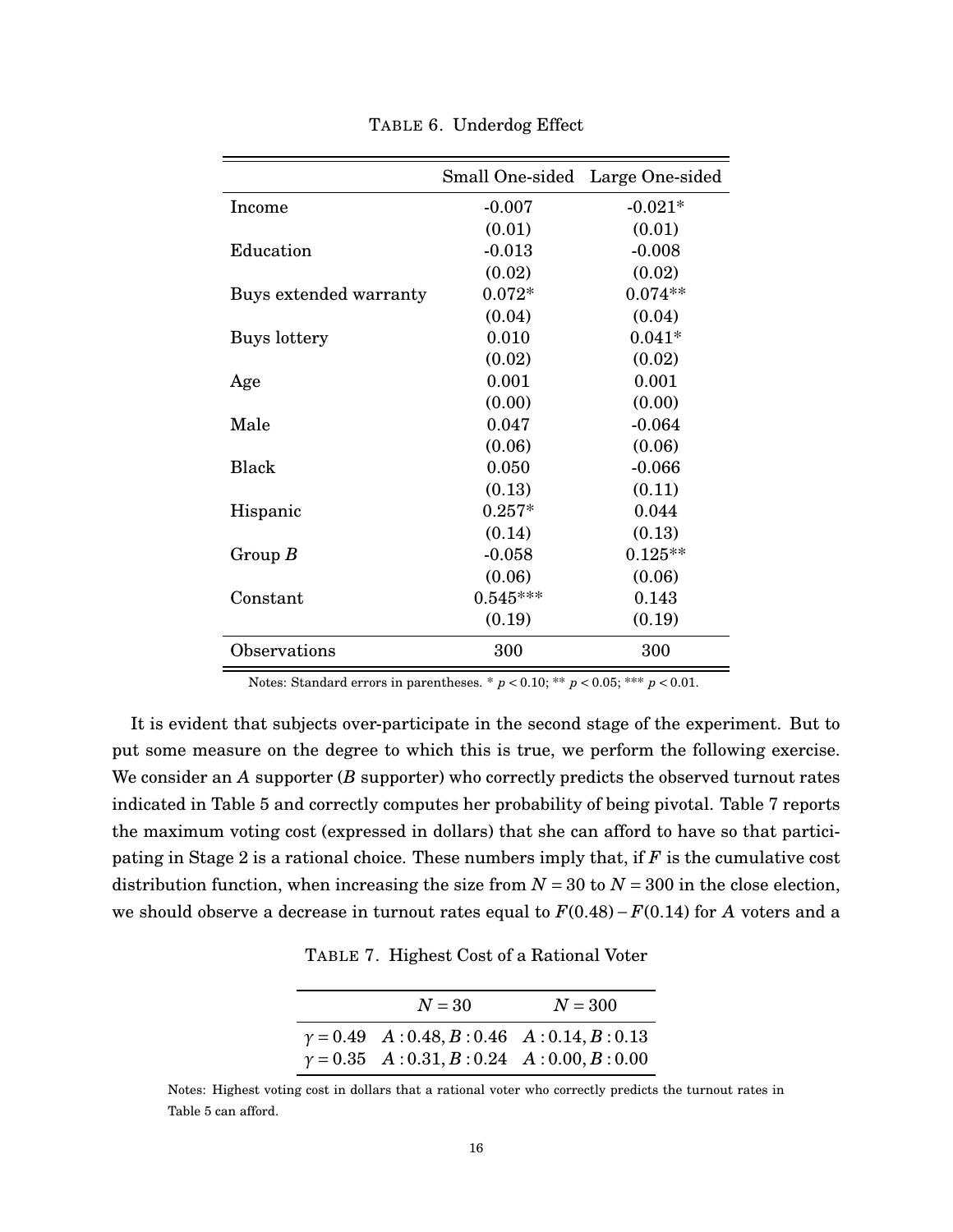|  |  | TABLE 8. Equilibrium Turnout Rates |
|--|--|------------------------------------|
|--|--|------------------------------------|

| $N = 30$                                              | $N = 300$ |
|-------------------------------------------------------|-----------|
| $\gamma = 0.49$ A: 57.5%, B: 56.8% A: 24.0%, B: 23.6% |           |
| $\gamma = 0.35$ A: 53.5%, B: 43.5% A: 17.3%, B: 12.8% |           |

<span id="page-16-1"></span>Notes: Equilibrium turnout rates of the theoretical model when the cost distribution is Log-normal (-0.88,0.8).

decrease in turnout rates equal to  $F(0.46) - F(0.13)$  for *B* voters. The numbers in Table [7](#page-15-1) also imply that, in the large one-sided election, virtually no participant who anticipates the realized turnout rate could find it rational to vote, as the probability of being pivotal is vanishingly small.

However, to compare observed turnout rates with the theoretical ones we need to fix the cost distribution. In what follows we fix *F* to be the distribution function of the Log-normal (−0.88,0.8). Even if any choice here is somewhat arbitrary, we chose this distribution for two reasons. First, the shape of the distribution of opportunity costs, measured as reported gross income per minute times minutes that it took to complete Stage 1 for non-voters (Stage 1 and Stage 2 for voters), "looks" log-normal. That is, a sudden increase followed by a steady decrease. Second, this choice of *F* satisfies  $F(0.48) = 0.572$ , so that the equilibrium turnout rate prediction for *A* supporters in small close elections equals the empirical turnout rate in that treatment.<sup>[19](#page-16-0)</sup> This allows us to focus on turnout rate differences with respect to that reference point. (Nothing substantial changes if we choose a different cost distribution that is not too far from satisfying these requirements.) Table [8](#page-16-1) reports the equilibrium turnout rates for our choice of *F*. Note that, in large elections, observed turnout rates are more than twice as high as in the theoretical prediction.

Over-participation is a common finding in voting experiments [\(Levine and Palfrey,](#page-30-5) [2007;](#page-30-5) [Morton and Tyran,](#page-30-16) [2012\)](#page-30-16). One possible explanation is suggested by [Duffy and Tavits](#page-30-8) [\(2008\)](#page-30-8). Let us take as given the fact that subjects have a larger incentive to vote the more likely they think they are to change the outcome of the election. By eliciting subjective pivotal probabilities, [Duffy and Tavits](#page-30-8) find evidence that subjects overestimate their probability of being pivotal. Incidentally, this miscalculation of probabilities might be related to our finding that those who buy lottery tickets or purchase extended warranty more often are more likely to vote in our experiment. Indeed, while both characteristics are certainly indicative of a participant's attitude towards risk, they should indicate opposite attitudes, risk loving preferences in one case and risk aversion in the other. However, it is interesting that they

<span id="page-16-0"></span><sup>19</sup> Additionally, the mean and standard deviation of Log-normal (−0.88,0.8) are approximately equal to 0.571 and 0.541. The standard deviation of the empirical distribution of opportunity costs is also slightly smaller than the mean.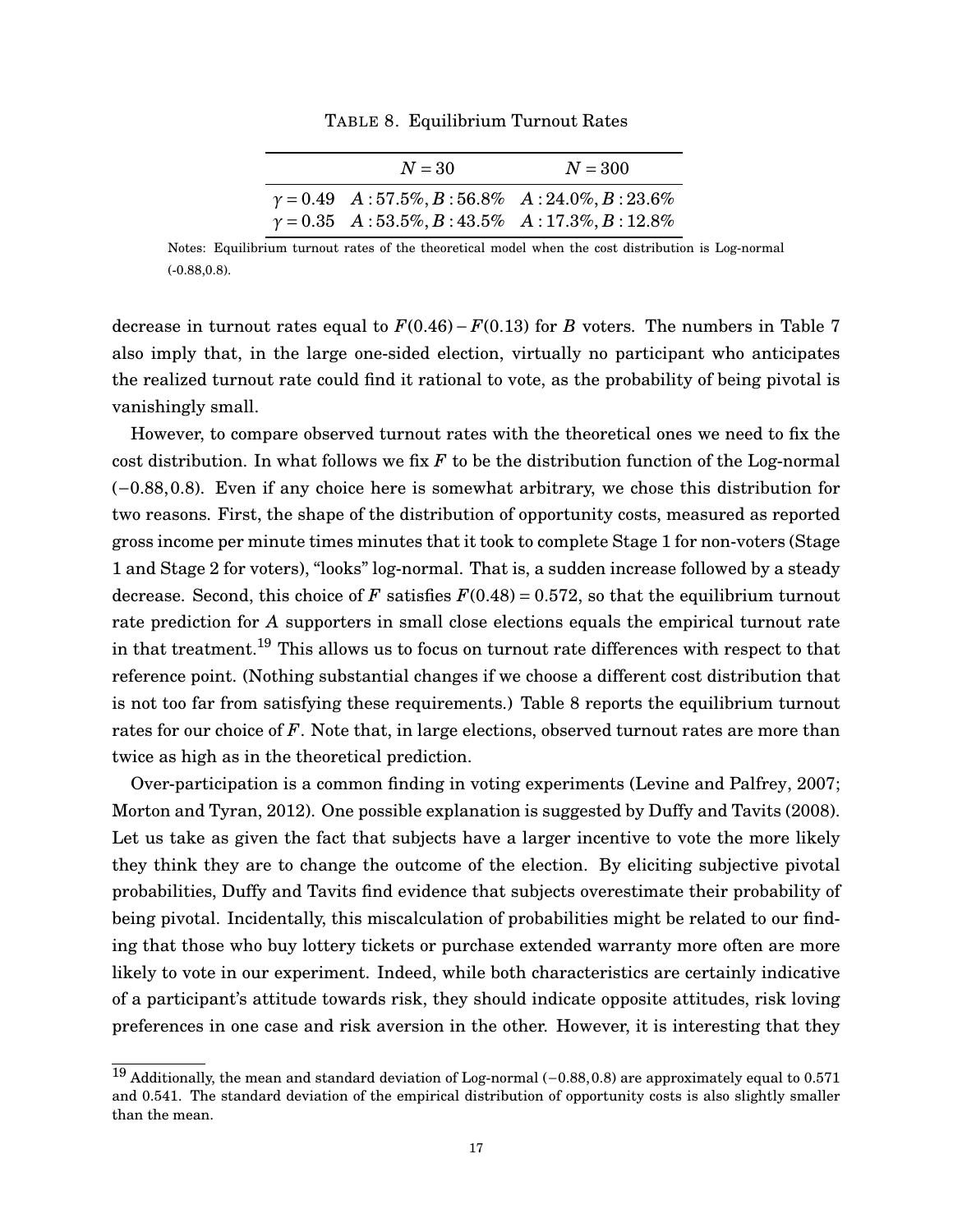| $N = 30$                                              | $N = 300$ |
|-------------------------------------------------------|-----------|
| $\gamma = 0.49$ A: 49.3%, B: 49.1% A: 41.2%, B: 41.1% |           |
| $\gamma = 0.35$ A: 46.0%, B: 43.8% A: 37.2%, B: 37.2% |           |

TABLE 9. Logit QRE Turnout Rates

both have a positive effect on voting, suggesting that we may be capturing a tendency to miscalculate probabilities rather than attitudes towards risk.

Since an election is a particular example of a group contest, we can find other explanations for over-participation in the group contest literature. In a survey of group contest experiments, [Sheremeta](#page-31-7) [\(2017\)](#page-31-7) notices that over-provision of effort is a common finding of all these studies. As [Sheremeta](#page-31-7) argues, three main explanations have been provided. First, we know that people are overly competitive when participating in contests among individuals, suggesting a non-monetary utility from winning (e.g. [Sheremeta,](#page-31-8) [2010,](#page-31-8) reports the results of an experiment where more than 40% of subjects expend costly effort to win a prize worth \$0). Second, people are overly cooperative in social dilemmas [\(Ledyard,](#page-30-17) [1995;](#page-30-17) [Chaudhuri,](#page-29-8) [2011\)](#page-29-8). And, thirdly, individuals seem to exhibit altruism toward in-group members *and* hostility toward out-group individuals. Such behavior is often attributed to parochial altruism [\(Bernhard, Fischbacher, and Fehr,](#page-29-9) [2006;](#page-29-9) [Choi and Bowles,](#page-29-10) [2007\)](#page-29-10) and group identity [\(Tajfel](#page-31-9) [and Turner,](#page-31-9) [1979\)](#page-31-9).

These and many other biases can affect optimizing behavior in real-life situations. One can implicitly take some of those into account by using quantal response equilibrium (QRE), see, e.g., [McKelvey and Palfrey](#page-30-18) [\(1995\)](#page-30-18); [Levine and Palfrey](#page-30-5) [\(2007\)](#page-30-5); [Goeree, Holt, and Palfrey](#page-30-19) [\(2016\)](#page-30-19). In a QRE model players do not play their best response with probability one. In particular, if a player has only two strategies, she plays her best response with a probability that is increasing in the value of the multiplication of a *noise parameter*  $\lambda \geq 0$  by the utility difference between her best and inferior response. Therefore, if *λ* = 0 or the utility difference is equal to zero, then the player plays either of her strategies with probability .5. In turn, when the utility difference is positive and  $\lambda$  approaches infinity, then the player plays her best response with probability close to one, and the QRE model converges to the fully rational one.

Thus, we compare observed turnout rates with those predicted by the QRE version of the voting model. Table [9](#page-17-0) reports the theory's predicted turnout rates when the noise parameter is  $\lambda = 1$  and we implement the Logit version of QRE. (Under Logit QRE, a player whose utility from voting equals  $U_v$  and whose utility from abstaining equals  $U_\phi$  votes with  $\text{probability}\ e^{U_v}/(e^{U_v}+e^{U_\phi}).$ 

<span id="page-17-0"></span>Notes: Logit QRE predictions with noise parameter *λ* = 1 and cost distribution Log-normal (−0.88,0.8)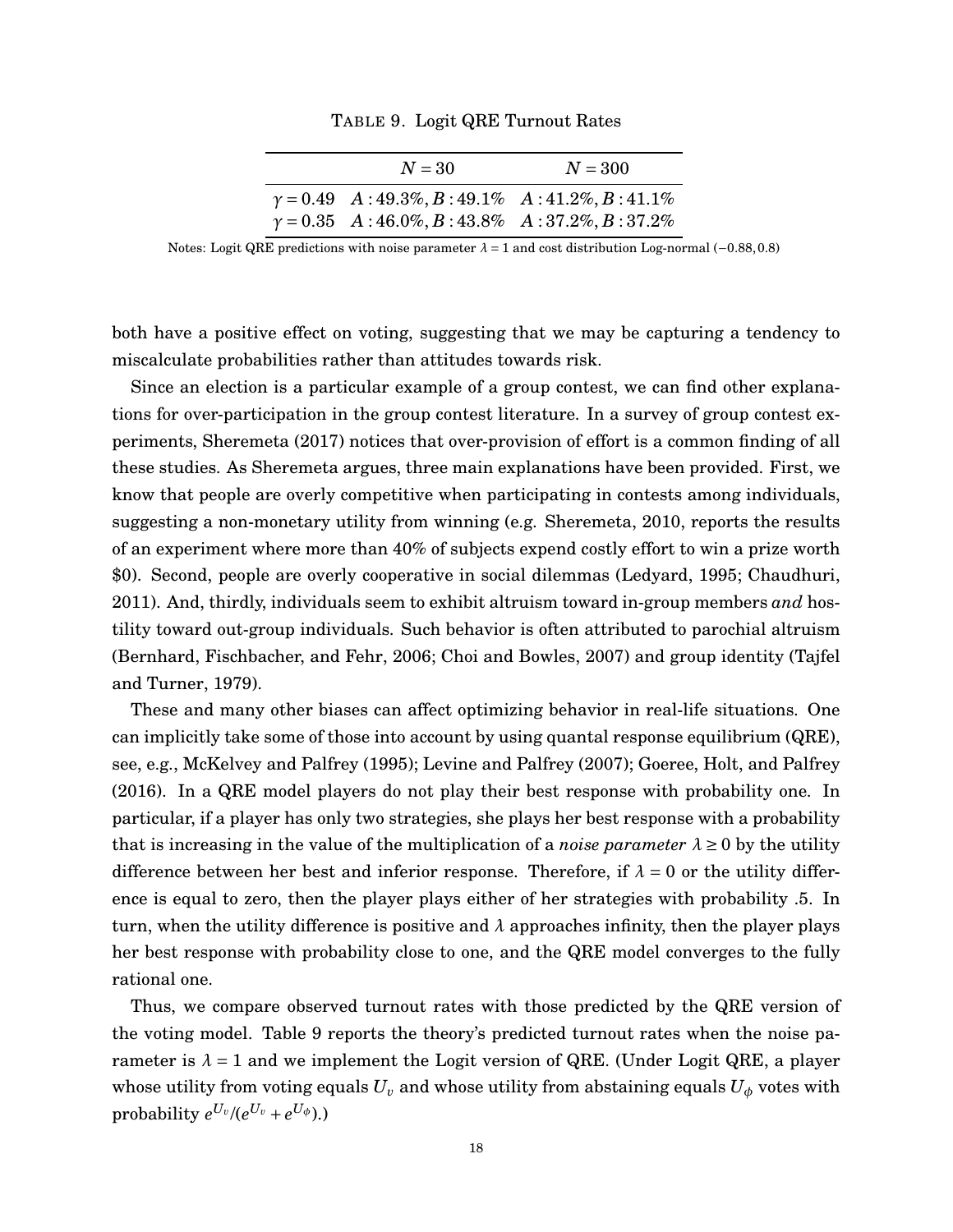Our choice of  $\lambda = 1$  is merely illustrative as we did not try to perform a fitting exercise. It allows us to observe several qualitative differences that are true, although to different degrees, for any choice of *λ*. Indeed, there is a smaller size effect in both close and one-sided elections than in the fully rational model. Analogously, there is also a smaller competition effect both in small and large elections. If we increase  $\lambda$  then the Logit QRE predictions become more and more similar to those in Table [8.](#page-16-1) In turn, if we decrease  $\lambda$  these effects become smaller and smaller because every turnout rate prediction would approach 50%. In this sense, the predictions of the QRE model are indeed closer to the observed behavior than those of the fully rational model.

This said, QRE would not predict the same asymmetry in behavior that we observe in the experiment. The size effect is *only* significant in one-sided elections and the competition effect is *only* significant in large elections. As mentioned above, the literature has found evidence that people tend to over-estimate the probability that they can affect the outcome. We speculate that such miscalculation can be persuaded by two different intuitive (but not necessarily correct) motivations. One is that, in small elections, the gap in the number of votes for the two parties cannot be too big, even in one-sided elections, so that one may think that being pivotal is sufficiently likely. The other is that, in close elections, the gap in the number of votes for the two parties cannot be too big, even when *N* is large, if one expects the realization of the distribution of preferences to closely resemble the ex-ante probabilities. Of course, this reasoning ignores the fact that, as the electorate size increases, the total number of possible voting profiles quickly overwhelms the subset of them for which a single vote changes the outcome. This bias would be of a similar nature as the documented *exponential growth bias*, that is the tendency, common to most, to intuitively perceive exponential growth as linear (see, e.g. [Stango and Zinman,](#page-31-10) [2009\)](#page-31-10). In any case, our choice of utility parameters ( $γ = 0.35$ ,  $γ = 0.49$ ) and electorate sizes ( $N = 30$ ,  $N = 300$ ) implies a theoretical ordering of treatments in terms of equilibrium turnout rate predictions. Turnout rates must be highest in small close elections, smaller in small one-sided elections, even smaller in the large close election, and the smallest in the large one-sided election (see Tables [8](#page-16-1) and [9\)](#page-17-0). Descriptively, we observe the same ordering, even if differences are significant only when comparing against the large one-sided election.

Let us finish the discussion with the absence of underdog effect. Both the fully rational model and the QRE model predict underdog effect (see Tables [8](#page-16-1) and [9;](#page-17-0) notice that, in the large one-sided election reported in Table [9,](#page-17-0) *A*'s and *B*'s turnout rates are equal only because of rounding). Indeed, [Taylor and Yildirim](#page-31-6) [\(2010\)](#page-31-6) prove the result for the fully rational model, but their argument also goes through in the QRE model (all that is needed is that, for any strategy profile, the probability of being pivotal be larger for a member of the group that is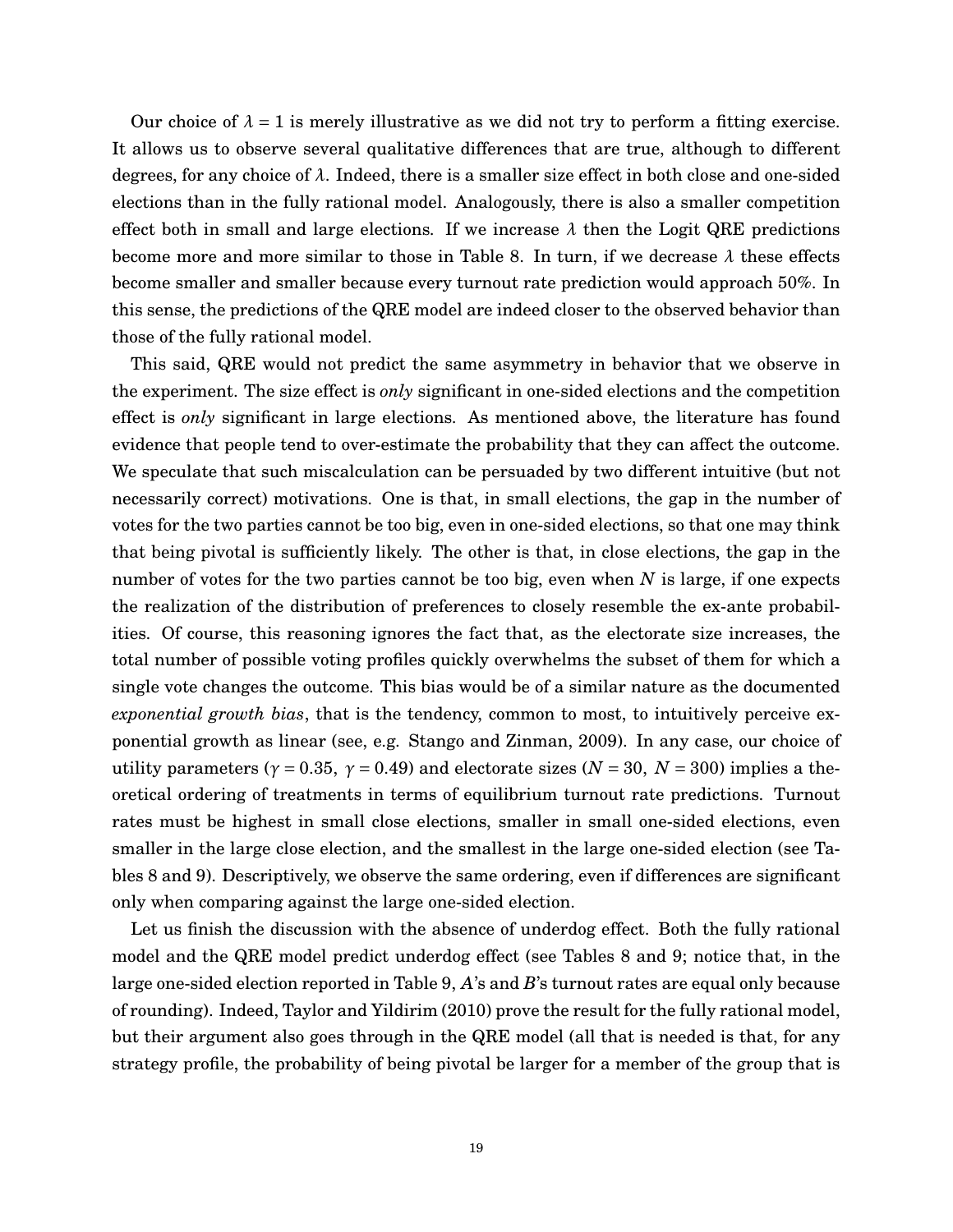more likely to lose the election than for a member of the likely winners). Therefore, we state the following proposition without proof.

**Proposition 1** (Underdog effect in QRE)**.** *If the QRE noise parameter satisfies λ* > 0 *and the preference parameter satisfies γ* < 0.5 *then group A's turnout rate is larger than group B's turnout rate. Nonetheless, group B is still the more likely winner of the election.*

Intuitively, let  $P_K(a, b, N)$  be the probability that a  $K \in \{A, B\}$  supporter makes or breaks a tie when the expected share of the population who votes for *A* is *a*, the expected share of the population who votes for *B* is *b* and population size is *N*. Assume that a *K* supporter obtains utility equal to *π* if *K* wins the election and zero otherwise. Then, in the fully rational model, a *K* supporter with voting cost *c* votes if and only if

<span id="page-19-1"></span>
$$
\frac{\pi}{2}P_K(a,b,N) \ge c.
$$
\n(1)

If  $a < b$  then *A* is the most likely loser in the election. But that implies that  $P_A(a, b, N)$  $P_B(a, b, N)$  because, while supporters of both *A* and *B* have the same probability of *breaking* a tie, *A* supporters have a higher probability of *making* a tie since *A* is expected to collect fewer votes than *B*. Therefore, if *a* and *b* are equilibrium values of the fully rational model, the equilibrium turnout rate of the minority group must be higher than the one of the majority group. And, of course, virtually the same reasoning leads to the same conclusion in the QRE model.

But, as we reported in Section [3,](#page-9-2) this prediction is not supported by our data. Instead, we do find the opposite effect in the large one-sided election. Following [Morton and Ou](#page-30-14) [\(2015\)](#page-30-14), we have called this phenomenon bandwagon effect. As they point out, several experimental studies find that participants are more likely to vote if they believe that their candidate is likely to win [\(Duffy and Tavits,](#page-30-8) [2008;](#page-30-8) [Grosser and Schram,](#page-30-9) [2010;](#page-30-9) [Kartal,](#page-30-15) [2014;](#page-30-15) [Agranov,](#page-29-4) [Goeree, Romero, and Yariv,](#page-29-4) [2012\)](#page-29-4). [Morton and Ou](#page-30-14) [\(2015,](#page-30-14) p. 229) suggest two mechanisms that can be at work, either simultaneously or in isolation: "a voter gains some utility by voting for the winner" and "a voter loses some utility by voting for the loser". These two effects can be induced by several factors, including those already discussed above: people are overly competitive, overly cooperative in social dilemmas, and may exhibit other regarding preferences such as parochial altruism or group identity. Whatever the cause, we can incorporate them in an economic model in the same way. We focus on the first mechanism indicated above and assume that, if an agent votes *and* her party wins, she gets an extra utility equal to *v*. An analogous variation of the utility function appears in [Callander](#page-29-5) [\(2007,](#page-29-5) [2008\)](#page-29-6).[20](#page-19-0) This modifies [\(1\)](#page-19-1) by adding *v times the probability that K wins* to the left hand side of the inequality. The larger  $b$  is with respect to  $a$ , the larger the probability that  $B$  wins

<span id="page-19-0"></span> $20$  [Callander](#page-29-5) [\(2007,](#page-29-5) [2008\)](#page-29-6) deal with the problem of information aggregation in a common value election.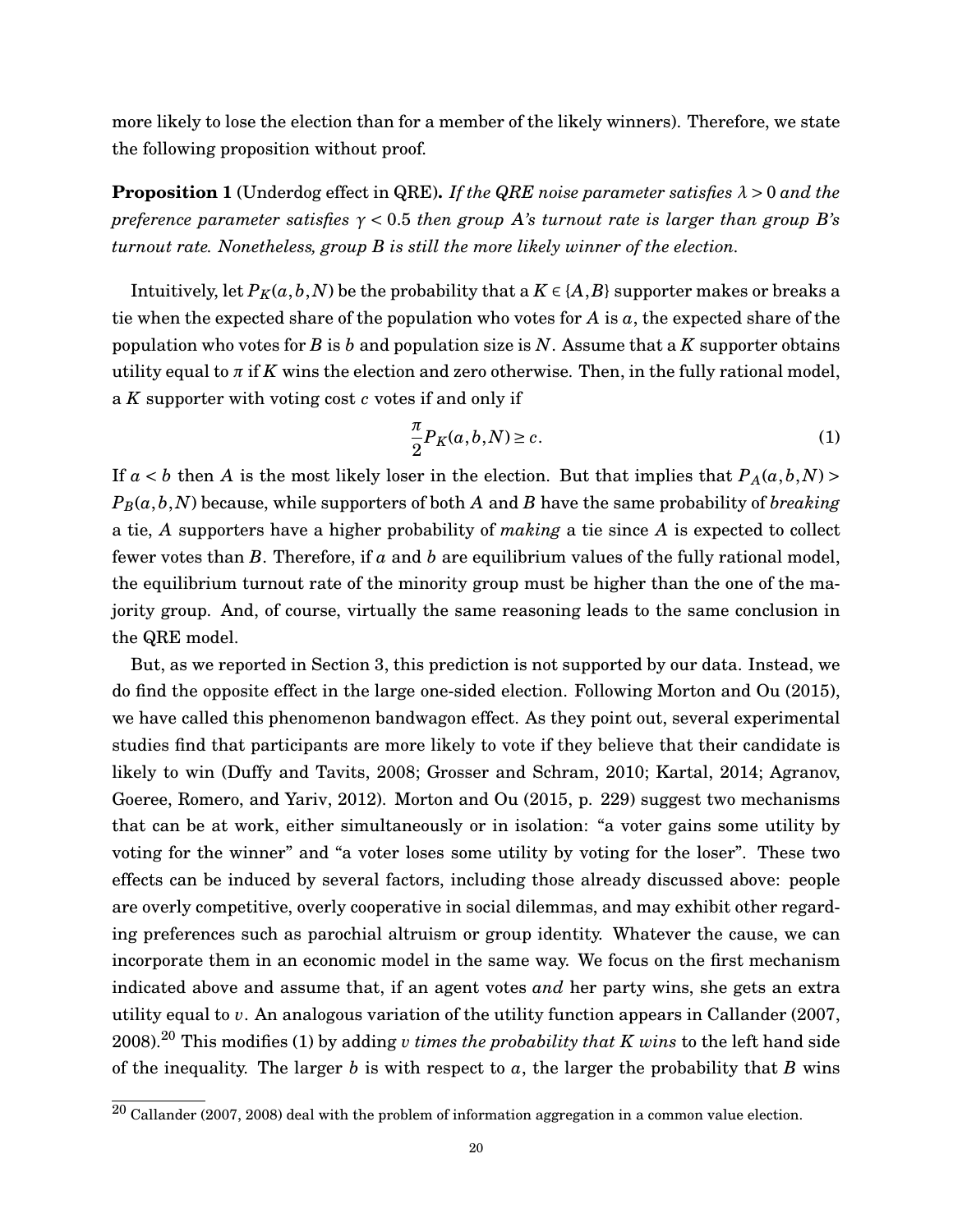| $N = 30$                                                                                                       | $N = 300$ |
|----------------------------------------------------------------------------------------------------------------|-----------|
| $\gamma = 0.49$ A: 50.4%, B: 50.3% A: 42.0%, B: 42.5%<br>$\gamma = 0.35$ A: 45.7%, B: 45.3% A: 37.2%, B: 39.4% |           |

<span id="page-20-0"></span>TABLE 10. Turnout Rates for the Modified QRE Model

Notes: Logit QRE turnout rates prediction when assuming that players receive an extra utility  $v = $0.1$ if they vote *and* their party wins the election. The noise parameter is  $\lambda = 1$  and the cost distribution Log-normal (−0.88,0.8). and extra utility

relative to the probability that *A* wins, and the more likely it is that we observe bandwagon behavior.

Table [10](#page-20-0) reports the equilibrium turnout rate prediction of the Logit QRE model with  $\lambda = 1$ , Log-normal (−0.88,0.8) and an extra utility parameter  $v = $0.1$ . The bandwagon effect in Table [10](#page-20-0) is bigger in those elections where the underdog effect is smaller in Table [9.](#page-17-0) Indeed, the underdog effect in the large one-sided election (Table [9\)](#page-17-0) is so small that a value *v* = \$0.01 is enough to change it to bandwagon. As *v* increases, it also induces bandwagon in large close, small one-sided and small close elections, in that order.

### 5. CONCLUSION

For the past sixty years, economists and political scientists have been employing rational choice theory in order to address the following question: why do people vote? While this framework undoubtedly presents several advantages, its predictive power remains a point of contention that is not easy to settle. This is especially true in large groups, which is precisely the case that the model aspires to explain. In this paper, we investigated the validity of the costly voting model by running a large-scale, real effort experiment with 1,200 participants recruited via Amazon's Mechanical Turk. This novel design has two main advantages. First, using a virtual labor market allows us to feasibly manage and conduct an experiment involving a high number of participants. Second, not only is a real effort task ideally suited to capture the essence of costly voting, but it also fits very naturally with MTurk workers, who are accustomed to performing time consuming activities and to choosing whether to accept a task according to its benefit and opportunity cost.

We used a  $2 \times 2$  between subjects design varying the size of the electorate, small  $(N = 30)$ and large  $(N = 300)$ , and the ex-ante support for the parties, close and one-sided. Subjects are less likely to vote the higher their opportunity cost is (cost effect). Turnout rate decreases when the electorate size increases (size effect) in one-sided elections and increases the closer the election becomes (competition effect) in large elections.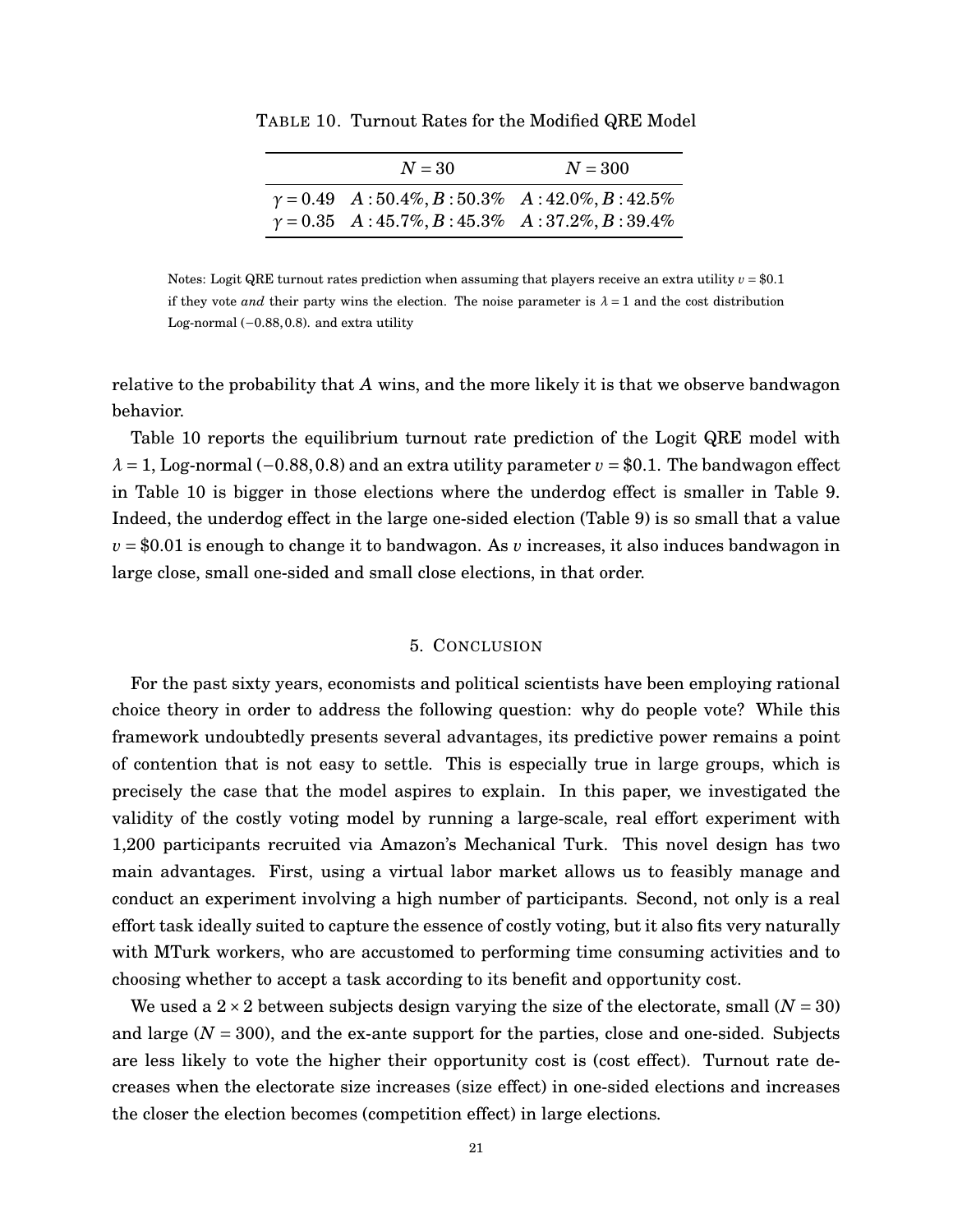This is the first experimental study to document selfish instrumental voting outside the lab and with substantially larger electorate sizes than lab experiments. However, we find only a partial confirmation of the theory. Firstly, treatment effects are less strong than what the theory anticipates, as participation remains higher than predicted across treatments. Secondly, we do not observe a significant size effect in close elections nor a significant competition effect in small elections. Finally, we observe an insignificant underdog effect in small one-sided elections and a significant bandwagon effect in the large one-sided election, where the majority turns out to vote at a higher rate than the minority.

Over-participation is a typical phenomenon in voting experiments [\(Levine and Palfrey,](#page-30-5) [2007;](#page-30-5) [Duffy and Tavits,](#page-30-8) [2008;](#page-30-8) [Morton and Tyran,](#page-30-16) [2012\)](#page-30-16). As in [Levine and Palfrey](#page-30-5) [\(2007\)](#page-30-5), we show that quantal response equilibrium can account for the higher than predicted turnout levels, but on its own cannot explain bandwagon, a behavior which is well documented in several experiments (see [Morton and Ou,](#page-30-14) [2015\)](#page-30-14). We propose a simple alternative theory assuming that voters obtain a small non-monetary utility if they vote *and* their party wins. The predictions of this framework are qualitatively similar to our experimental findings, with the bandwagon dominating the underdog effect only in the large one-sided election. Nevertheless, there still are substantial quantitative differences. Voting behavior is a complex phenomenon and several other factors affecting the decision making process are certainly at play, which calls for further research, experimental and theoretical, to be conducted.

#### APPENDIX A.

<span id="page-21-0"></span>In this appendix we provide a topological characterization of the graph of Nash equilibria. This characterization allows us to numerically verify that there is a unique equilibrium *for every γ* (see Section [2.1\)](#page-5-5), not just for  $\gamma = 0.35$  and  $\gamma = 0.49$ . Likewise, we can also easily verify that the competition effect holds for *every γ* (i.e., total turnout rate is increasing in *γ* for every  $\gamma$  < 0.5) and that the size effect holds for several values of N.

Recall that in the general model we have  $N \ge 2$  agents who may cast a vote for one of two parties  $K = A, B$ . (To simplify notation we assume that N is even.) Each agent has private information about her preferred party and her voting cost. Every agent's preferred party is *A* with probability *γ* and *B* with probability 1 − *γ*. The payoff to a *K*-supporter if party *K* wins the election is  $\pi$ , otherwise her payoff is zero. Agent *i*'s voting cost is independently drawn from the common cost distribution *F*. To have an interesting problem, we assume  $F(\pi/2) > 0$ , i.e., it assigns strictly positive probability to voting costs strictly smaller than *π*/2.

The winner of the election is the party with the most votes and a fair coin is tossed in case of a tie. Agents only have two strategies, they either cast a vote for their preferred party or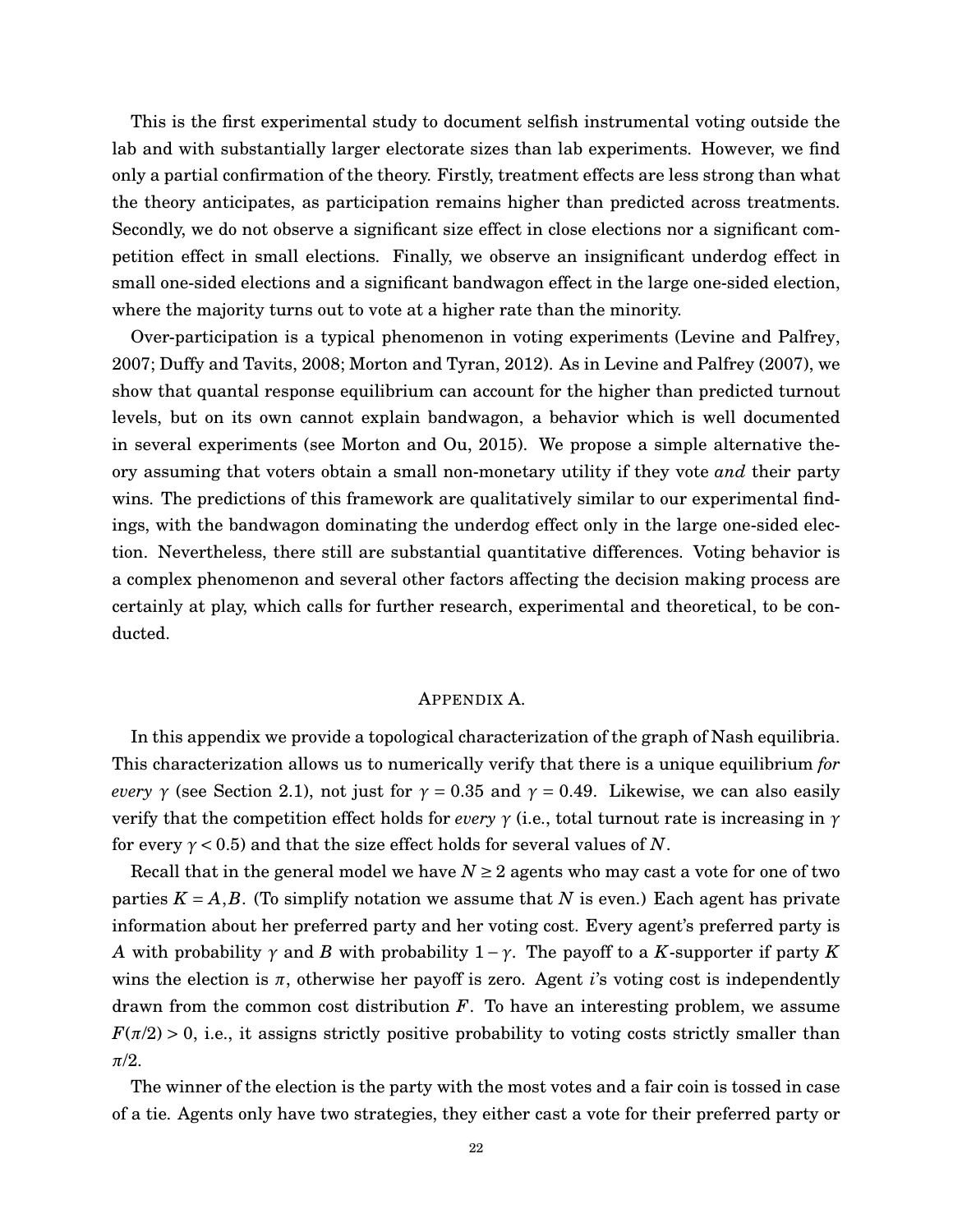they abstain. $^{21}$  $^{21}$  $^{21}$  If an agent votes, then she has to pay her voting cost. The benefits of voting come from either making or breaking a tie. If *a* is the probability that a randomly selected voter votes for *A* and *b* is the probability that a randomly selected voter votes for *B*, then the probability that an *A*-supporter can make or break a tie in favor of party *A* by choosing to vote is:

$$
P_A(a,b,N):=\sum_{k=0}^{\frac{N}{2}-1}\frac{(N-1)!}{k!(k+1)!(N-2-2k)!}a^k b^{k+1}(1-a-b)^{N-2-2k}+\sum_{\frac{N}{2}-2}\frac{(N-1)!}{k!k!(N-1-2k)!}a^k b^k(1-a-b)^{N-1-2k}.
$$

The analogous expression holds for *B*-supporters. Therefore, given *a*, *b* and *N*, a *K*-supporter with voting cost *c* votes if and only if

<span id="page-22-2"></span><span id="page-22-1"></span>
$$
\frac{\pi}{2}P_K(a,b,N)\geq c.
$$

As it is customary in this model, we focus on type symmetric equilibria. Thus, the equilibrium conditions characterizing voting shares *a* and *b* are:

$$
a = \gamma F \left[ \frac{\pi}{2} P_A(a, b, N) \right], \tag{2}
$$

$$
b = (1 - \gamma)F\left[\frac{\pi}{2}P_B(a, b, N)\right].
$$
 (3)

[Taylor and Yildirim](#page-31-6) [\(2010\)](#page-31-6) show that if  $a < b$  then  $P_A(a, b, N) > P_B(a, b, N)$ , and the probability functions  $P_A$  and  $P_B$  are both strictly decreasing in *b*.

Assume that the cost distribution *F* is continuous and fix the population size *N* and the utility parameter  $\pi$ . We define the equilibrium correspondence

$$
E:[0,.5]\to [0,1]\times [0,1]
$$

that assigns to any  $\gamma \leq 0.5$  the set  $E(\gamma)$  of pairs  $(a, b)$  that satisfy the equilibrium conditions [\(2\)](#page-22-1) and [\(3\)](#page-22-2). Let its graph be Graph(E) := { $(\gamma, a, b) : (a, b) \in E(\gamma)$ }. From [Börgers](#page-29-11) [\(2004\)](#page-29-11) we know that if  $\gamma = .5$  then there is a unique equilibrium  $(a^*, b^*)$  where, of course,  $a^* = b^* \leq .5$ .

<span id="page-22-4"></span>**Theorem 1.** The projection mapping  $\Pi : Graph(E) \rightarrow [0, a^*]$  *defined by*  $\Pi(\gamma, a, b) = a$  *is a homeomorphism.*

*Proof.* Define the functions:

$$
G_A(a,b) = \frac{a}{F\left[\frac{\pi}{2}P_A(a,b,N)\right]} \quad \text{and} \quad G_B(a,b) = \frac{b}{F\left[\frac{\pi}{2}P_B(a,b,N)\right]}
$$
(4)

and notice that a pair  $(a, b) \ge (0, 0)$  is an equilibrium for some  $\gamma$  if and only if

<span id="page-22-3"></span>
$$
G(a,b) = G_A(a,b) + G_B(a,b) = 1.
$$
 (5)

<span id="page-22-0"></span> $21$  Of course, voting for the party they do not support is a weakly dominated strategy.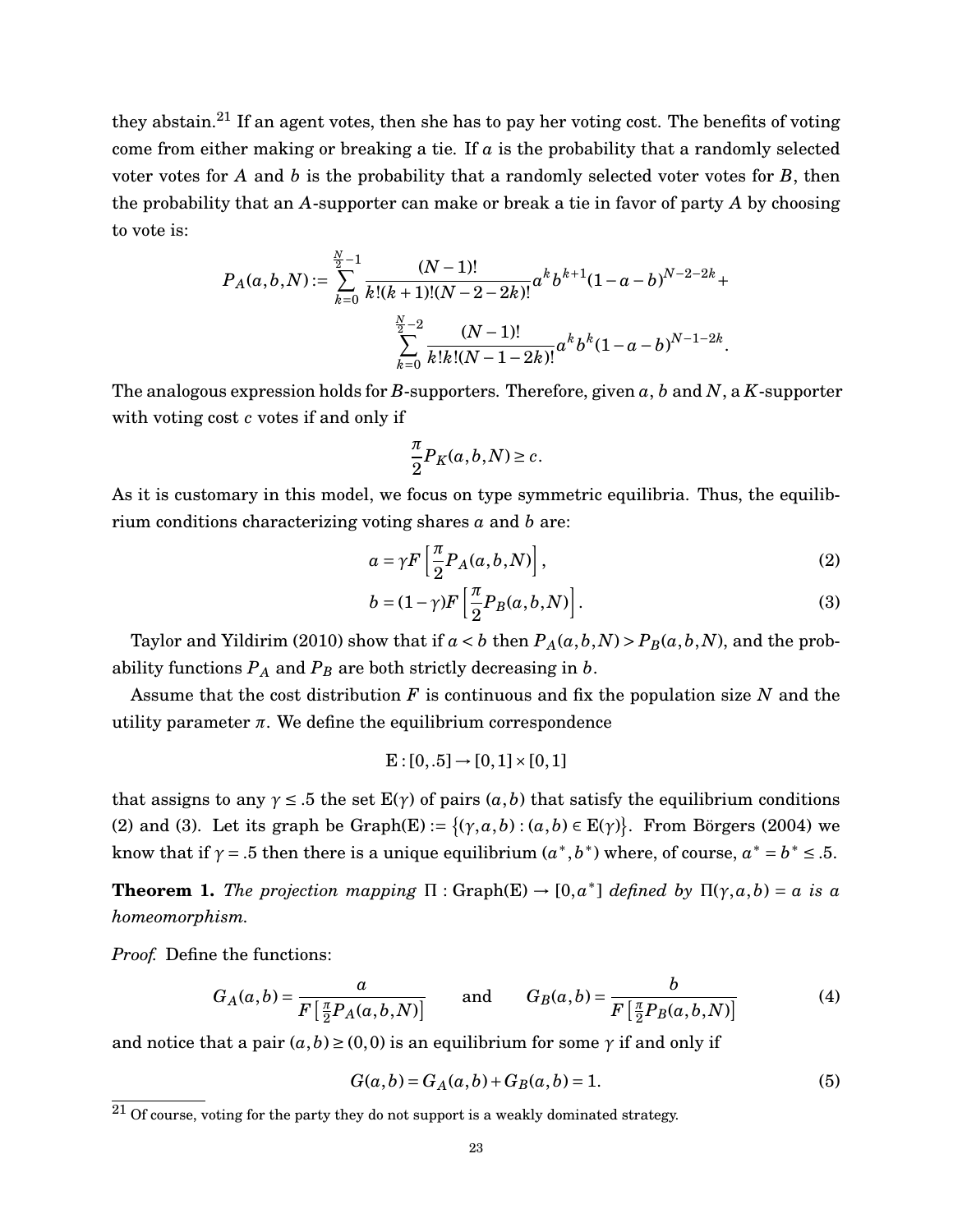In particular, if  $(a, b) \ge (0, 0)$  satisfies [\(5\)](#page-22-3) then it is an equilibrium for  $\gamma = G_A(a, b)$ .

We now show that  $\Pi$  has a continuous inverse. Such an inverse satisfies  $\Pi^{-1}(a^*)$  =  $(0.5, a^*, a^*)$  and, letting *b*<sup>°</sup> be the unique solution to  $b^\circ = F\left[\frac{\pi}{2}\right]$  $\frac{\pi}{2}(1-b^\circ)^{N-1}$ , it also satisfies  $\Pi^{-1}(0) = (0,0,b^{\circ}).$  For any  $a \in (0,a^*)$  we have  $G(a,a) < 1$  because  $a$  is not part of an equilibrium for  $\gamma = .5$ , and  $G(a, 1-a) > 1$  by definition of the function *G*. Furthermore, if  $b \ge a$  then  $G_A(a, b)$  is non-decreasing in *b* and  $G_A(a, b)$  is strictly increasing in *b* because, under such condition, both  $P_A(a,b)$  and  $P_B(a,b)$  are non-increasing in *b*. Thus, if  $a \in (0,a^*)$  then there is a unique *b* such that  $(a, b)$  satisfies [\(5\)](#page-22-3) and  $\Pi^{-1}(a) = (G_A(a, b), a, b)$ . For similar reasons, we know that if  $a > a^*$  then  $a$  cannot be in the image of  $\Pi$  because  $G(a, a) > 1$ . Finally,  $\Pi^{-1}$ must be a continuous function because *G* is continuous. Therefore, Π is a homeomorphism of Graph(E) into [0,*a* ∗  $\Box$ 

The last theorem does not imply that there is a unique equilibrium for every  $\gamma$ , but it does say that the global structure of equilibria as a function of  $\gamma$  is very simple, i.e., it is a closed interval. In particular, it allows us to easily compute the set of equilibria for every value of *γ* by following the value of the function  $\Pi^{-1}$  as *a* traverses the interval [0,*a*\*]. This can be efficiently done using this path-following algorithm: $^{22}$  $^{22}$  $^{22}$ 

- (1) Let  $t = 0$ . Take  $a^0 = 0$  and find  $b^0$  that solves  $b^0 = F\left[\frac{\pi}{2}\right]$  $\frac{\pi}{2}(1-b^0)^{N-1}$ .
- (2) Let  $t = t + 1$ . Add a small increment to  $a^{t-1}$  to obtain  $a^t$ .
- (3) Find the unique  $b^t$  (which is close to  $b^{t-1}$ ) that satisfies  $G(a^t, b^t) = 1$ .
- (4) If  $\gamma^t$  < .5 go to Step 3 again. If  $\gamma^t = .5$  stop.

Let  $\hat{\Pi}^{-1}$ :  $[0, a^*] \rightarrow [0, .5]$  be the function that, for every *a* projects the value of  $\Pi^{-1}(a)$  into the dimension corresponding to the value of  $\gamma$ . By Theorem [1,](#page-22-4) the function  $\hat{\Pi}^{-1}$  is surjective, but if it is also injective (i.e. invertible) then the equilibrium is unique for every value of *γ*. Put differently, the equilibrium is unique for every value of  $\gamma$  if  $\hat{\Pi}^{-1}$  is a strictly increasing function. (In terms of the previous algorithm, this implies that  $\{\gamma^t\}$  must be an increasing sequence.)

If  $\hat{\Pi}^{-1}$  is a strictly increasing function then it has an inverse. Such an inverse is repre-sented as the bottom curve in Figure [3](#page-24-0) for the cost distribution Log-normal (−0.88,0.8) when  $N = 30$  $N = 30$  $N = 30$ . Figure 3 also represents total turnout rate  $a + b$  as a function of  $\gamma$ , and shows that it is non-decreasing (i.e., the competition effect is satisfied). We computed the equilibrium graph using the normal distribution with every combination of values for the mean and variance between 0.1 and 5 with 0.1 increments and, in every case, we found equilibrium uniqueness and competition effect. We performed a similar exercise truncating the normal distributions at zero and for the chi-squared, exponential, half-normal, log-normal, Pareto, and uniform distributions, with the same result.

<span id="page-23-0"></span> $^{22}$  A Python script implementing this algorithm is available at:

<http://research.economics.unsw.edu.au/cpimienta/turnout/algorithm.py>.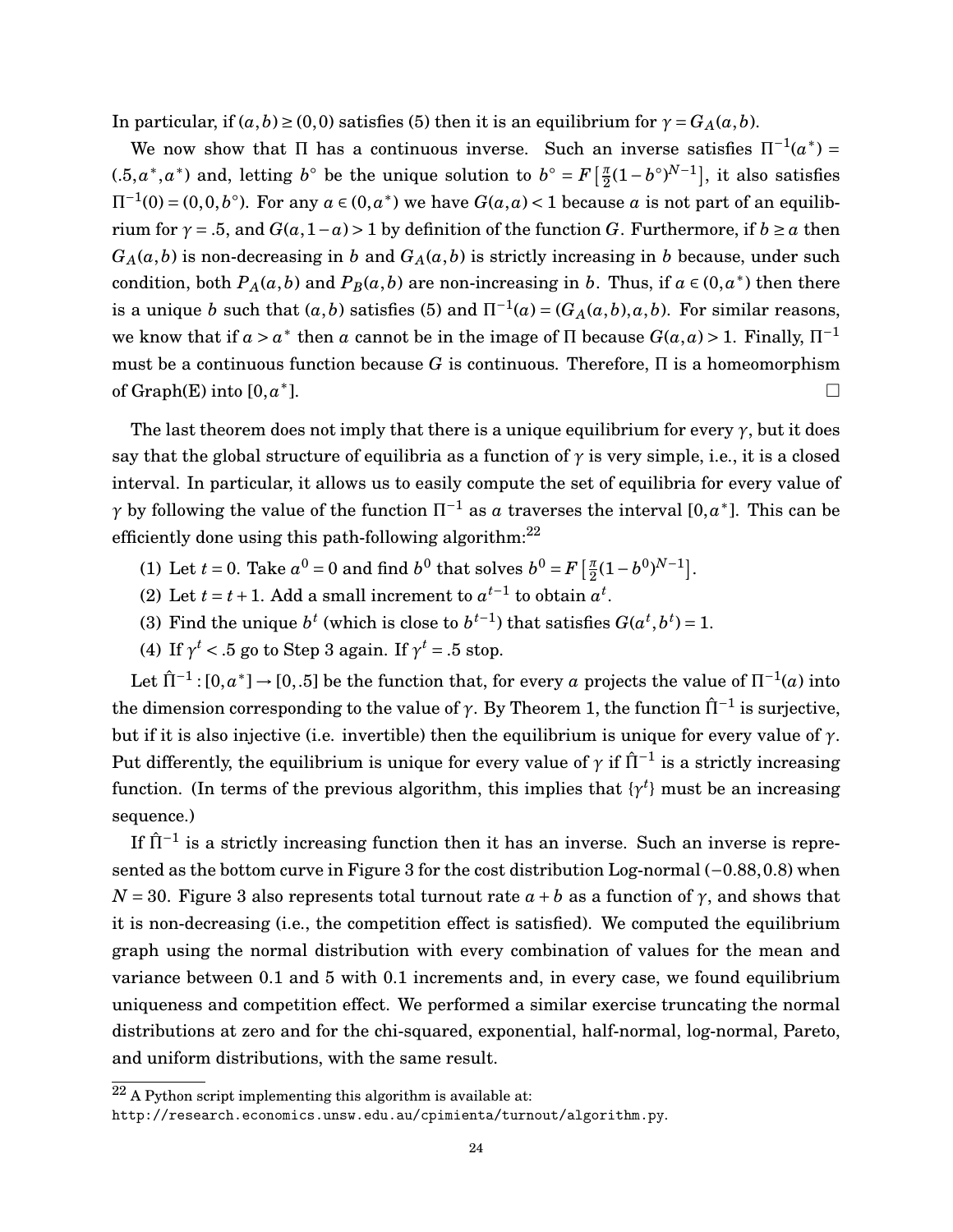<span id="page-24-0"></span>

<span id="page-24-1"></span>FIGURE 3. Equilibrium graph represented by the inverse of  $\hat{\Pi}^{-1}$  (bottom curve), and total turnout rate as a function of  $\gamma$  (top curve). Cost distribution Log-normal (−0.88,0.8) and *N* = 30.



FIGURE 4. Total turnout rate as a function of *γ* using different values of *N*. Cost distribution Log-normal (−0.88,0.8).

Furthermore, we used size values  $N = 10, 30, 50, 100, 300, 600$ , which allowed us to confirm that, for those values and every cost distribution mentioned above, the size effect is satisfied. That is, for a fixed value of  $\gamma$ , the total turnout rate is decreasing in *N*. As an example,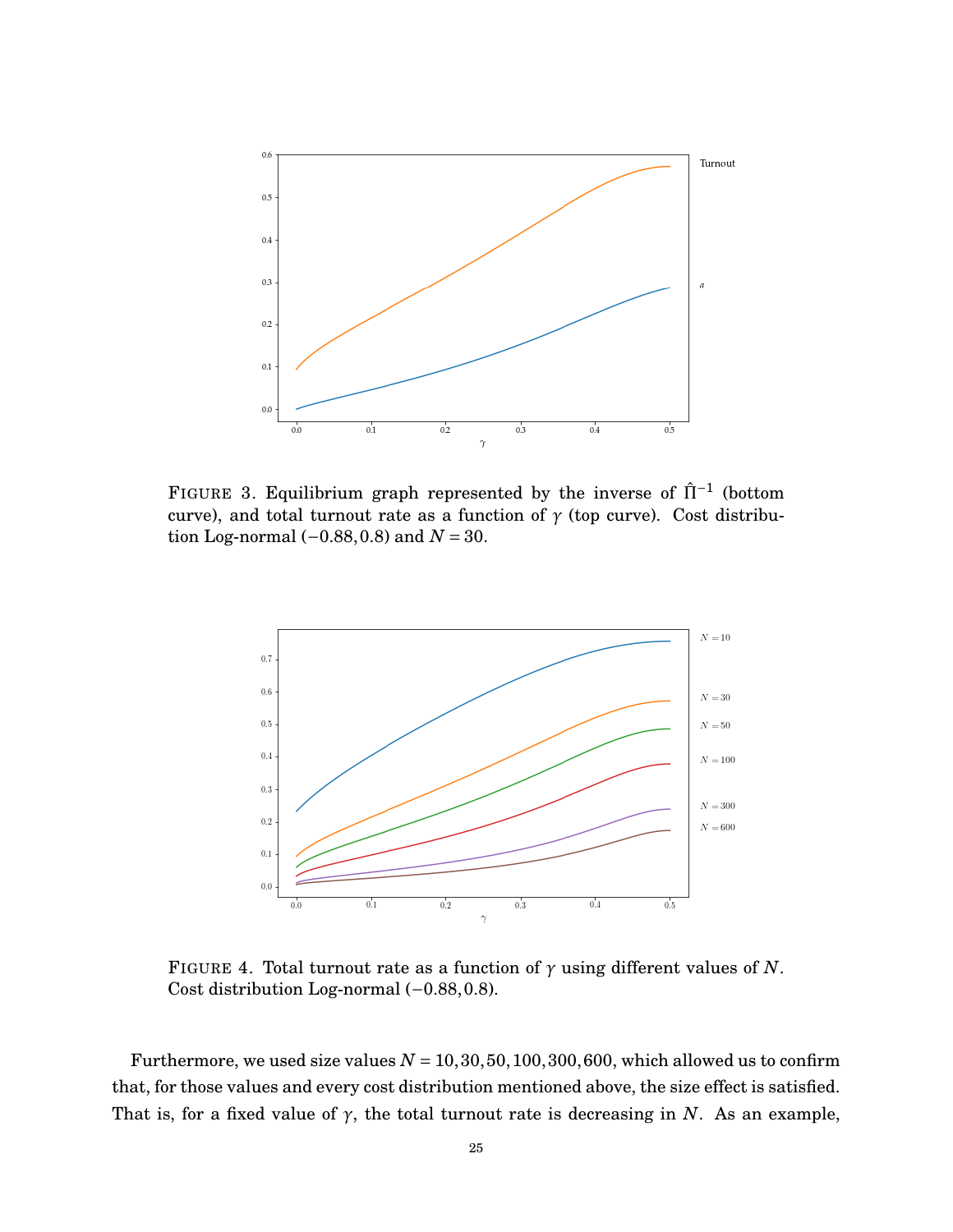Figure [4](#page-24-1) shows the inverse of  $\hat{\Pi}^{-1}$  for  $N = 10, 30, 50, 100, 300, 600$  using the cost distribution Log-normal  $(-0.88, 0.8)$ .

### APPENDIX B.

<span id="page-25-0"></span>Instructions are identical for all treatments, except for the values taken by *N* and *γ*. As an example, we report the instructions for a member of group A in the large symmetric election.

Welcome. This HIT consists of two stages. Stage 1 is made of three steps. First, we will ask you to complete a short slider task (5 minutes). Second, we will provide you with the instructions for Stage 2 (3 minutes). Third, we will require you to successfully answer a set of quiz questions (5 minutes) about these instructions. You will be paid \$1.5 for successfully completing Stage 1. If you fail to correctly answer the quiz questions you will not receive any payment. Next, you will have the potential to earn an additional \$5 bonus in Stage 2. Stage 2 will take either 0 minutes or 30 minutes to complete, depending on your choice. Your Stage 2 bonus will depend on your decision and the decisions of others.

\* \* \*

We are now going to ask you to perform 20 sets of 3 slider tasks.

\* \* \*



## [*Followed by 19 others*]

\* \* \*

Read carefully these instructions. Your payment today will depend on your understanding of them. 300 people, including yourself, are participating in this HIT. These people are divided into two groups: A and B. Each person is randomly assigned to either Group A or Group B. For each person the computer chooses a number between 1 and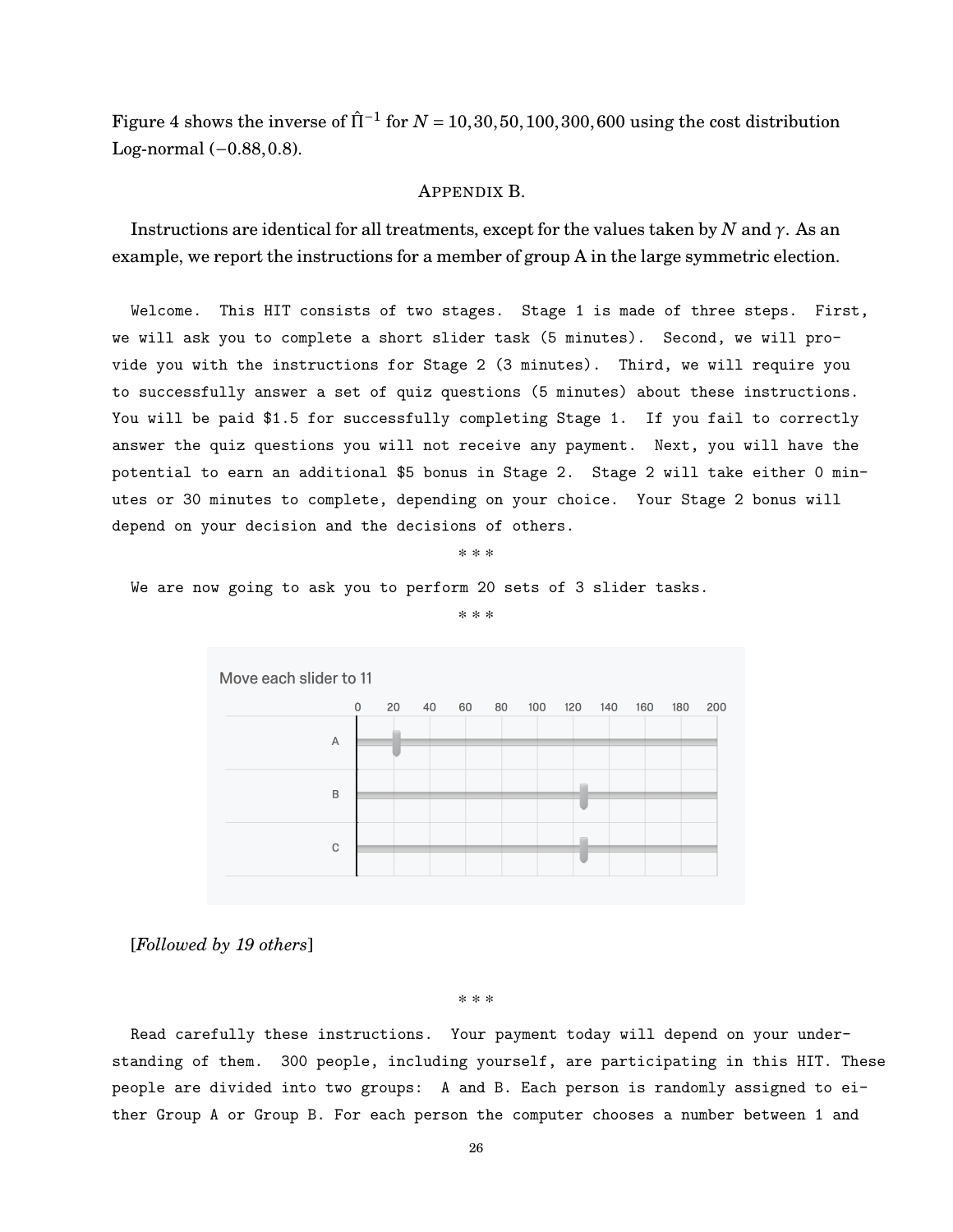100, each number being equally likely to be drawn. If the number drawn for that person falls between 1 and 49 then the person is assigned to Group A. Therefore, a person has a 49% chance of being in Group A. If the number drawn for that person falls between 50 and 100 then that person is assigned to Group B. Therefore, a person has a 51% chance of being in Group B. When you click Next, the computer will generate a random number for you.



Each participant's chance of being assigned to Group A Each participant's chance of being assigned to Group B

\* \* \*

Your number is 10, therefore you have been assigned to Group A.

\* \* \*

In Stage 2, you are asked to choose whether you want to perform a task. The task consists of successfully completing 120 sets of 3 slider tasks like the ones you previously trialled. Your bonus payment will depend on what you and the other 299 people participating in this HIT choose to do: If more people from Group A than people from Group B perform the task your bonus is \$5. If more people from Group B than people from Group A perform the task your bonus is \$0. Finally, if an equal number of people from Group A and Group B perform the task your bonus is \$2.50. This bonus payment rule applies to everyone.

\* \* \*

Before advancing to the slider task, we need you to answer a few questions about this HIT. You will not be able to progress if you answer incorrectly any of these questions.

- How many people, yourself included, are participating in this HIT?
- What is the percentage chance that a given participant belongs to Group A?
- What is the percentage chance that a given participant belongs to Group B?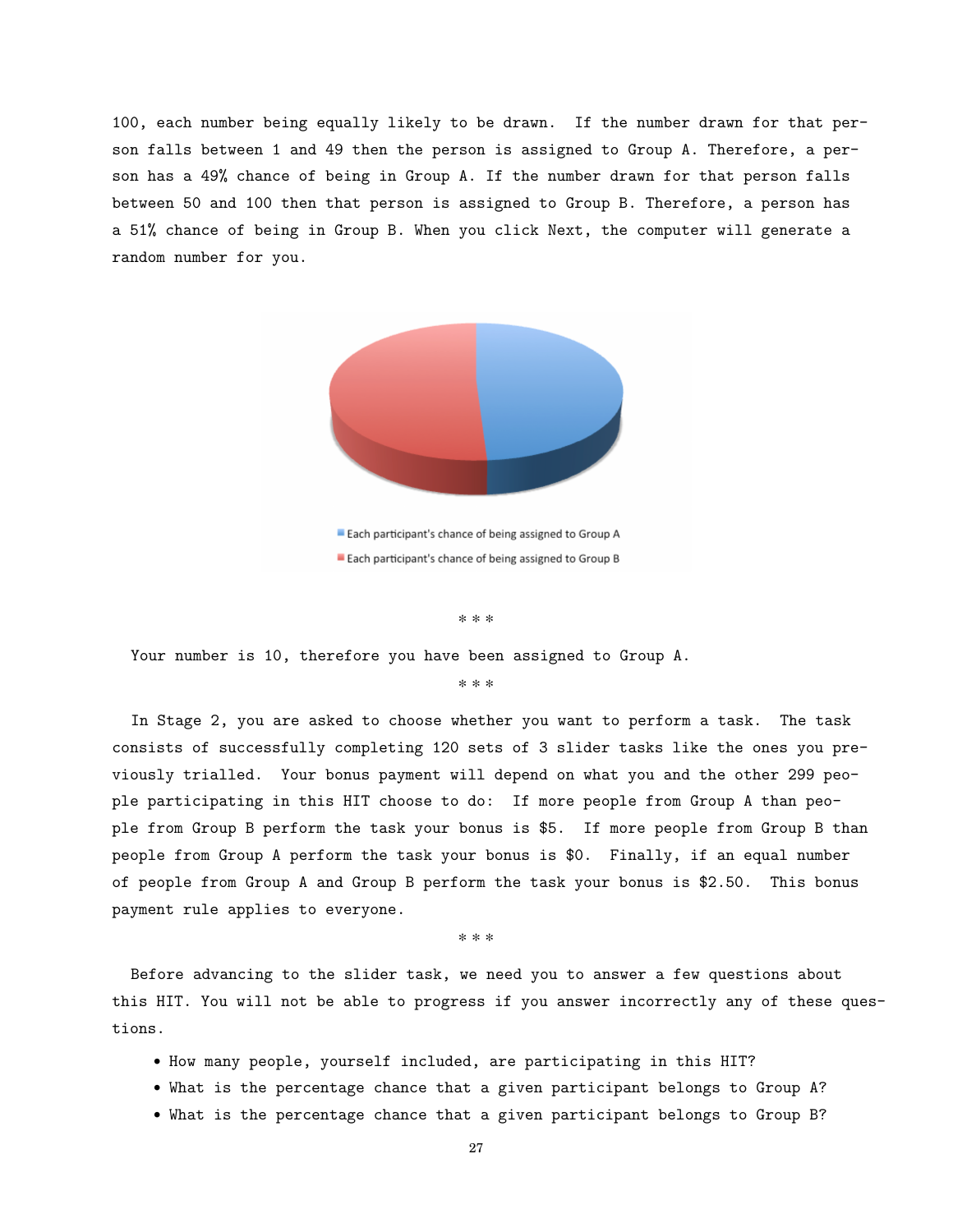We will now test your understanding of how your bonus payment is determined under different scenarios. Note that the numbers used in these scenarios are hypothetical and have been chosen for practice purposes only. There are 5 questions in total and you will only be paid if you answer them correctly, so read them very carefully. If you make one mistake, you will be taken back to the first question for another attempt. You are only allowed 4 attempts.

\* \* \*

Remember: You were assigned to Group A. If more people from Group A than people from Group B perform the task your bonus is \$5. If more people from Group B than people from Group A perform the task your bonus is \$0. Finally, if an equal number of people from Group A and Group B perform the task your bonus is \$2.50. This bonus payment rule applies to everyone.

Imagine that, excluding yourself, 0 people from Group A and 2 people from Group B perform the task in Stage 2.

- $\Box$  If I choose not to perform the task I will get a bonus of \$0 and if I choose to perform the task I will get a bonus of \$0.
- $\Box$  If I choose not to perform the task I will get a bonus of \$0 and if I choose to perform the task I will get a bonus of \$2.50.
- □ If I choose not to perform the task I will get a bonus of \$0 and if I choose to perform the task I will get a bonus of \$5.
- $\Box$  If I choose not to perform the task I will get a bonus of \$2.50 and if I choose to perform the task I will get a bonus of \$0.
- $\Box$  If I choose not to perform the task I will get a bonus of \$2.50 and if I choose to perform the task I will get a bonus of \$2.50.
- $\Box$  If I choose not to perform the task I will get a bonus of \$2.50 and if I choose to perform the task I will get a bonus of \$5.
- $\Box$  If I choose not to perform the task I will get a bonus of \$5 and if I choose to perform the task I will get a bonus of \$0.
- $\Box$  If I choose not to perform the task I will get a bonus of \$5 and if I choose to perform the task I will get a bonus of \$2.50.
- $\Box$  If I choose not to perform the task I will get a bonus of \$5 and if I choose to perform the task I will get a bonus of \$5.

[*For each of the following 4 scenarios we provide the same set of 9 options, so we omit them from now on.*]

\* \* \*

\* \* \*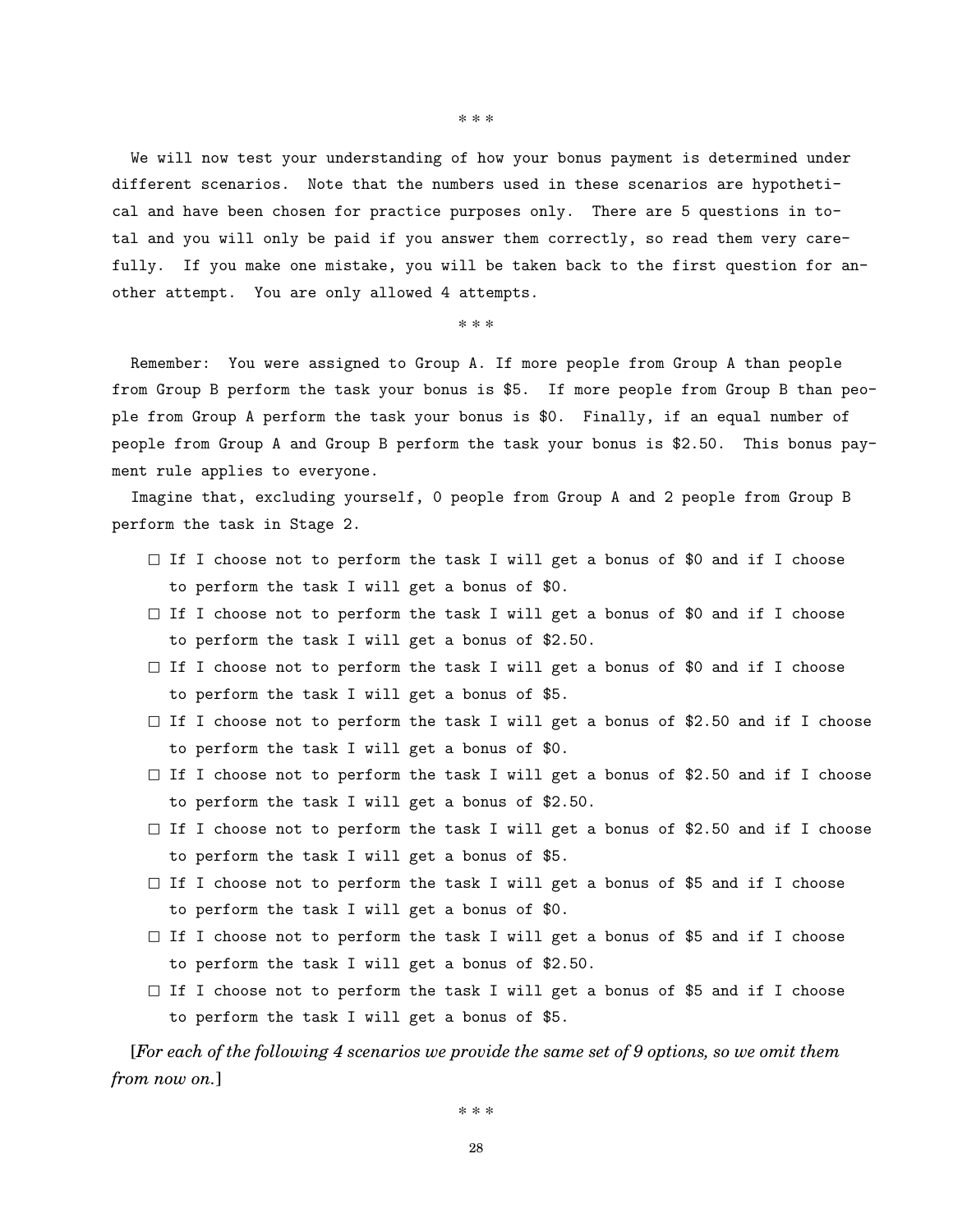Remember: You were assigned to Group A. If more people from Group A than people from Group B perform the task your bonus is \$5. If more people from Group B than people from Group A perform the task your bonus is \$0. Finally, if an equal number of people from Group A and Group B perform the task your bonus is \$2.50. This bonus payment rule applies to everyone.

Imagine that, excluding yourself, 1 person from Group A and 1 person from Group B perform the task in Stage 2.

\* \* \*

Remember: You were assigned to Group A. If more people from Group A than people from Group B perform the task your bonus is \$5. If more people from Group B than people from Group A perform the task your bonus is \$0. Finally, if an equal number of people from Group A and Group B perform the task your bonus is \$2.50. This bonus payment rule applies to everyone.

Imagine that, excluding yourself, 0 people from Group A and 1 person from Group B perform the task in Stage 2.

\* \* \*

Remember: You were assigned to Group A. If more people from Group A than people from Group B perform the task your bonus is \$5. If more people from Group B than people from Group A perform the task your bonus is \$0. Finally, if an equal number of people from Group A and Group B perform the task your bonus is \$2.50. This bonus payment rule applies to everyone.

Imagine that, excluding yourself, 2 people from Group A and 0 people from Group B perform the task in Stage 2.

\* \* \*

Remember: You were assigned to Group A. If more people from Group A than people from Group B perform the task your bonus is \$5. If more people from Group B than people from Group A perform the task your bonus is \$0. Finally, if an equal number of people from Group A and Group B perform the task your bonus is \$2.50. This bonus payment rule applies to everyone.

Imagine that, excluding yourself, 1 person from Group A and 0 people from Group B perform the task in Stage 2.

\* \* \*

Remember that 300 people, including yourself, are taking this HIT and like you have to decide whether to perform the task.

Do you want to perform the task and complete 120 sets of 3 slider tasks? Wait for 60 seconds before making your decision.

29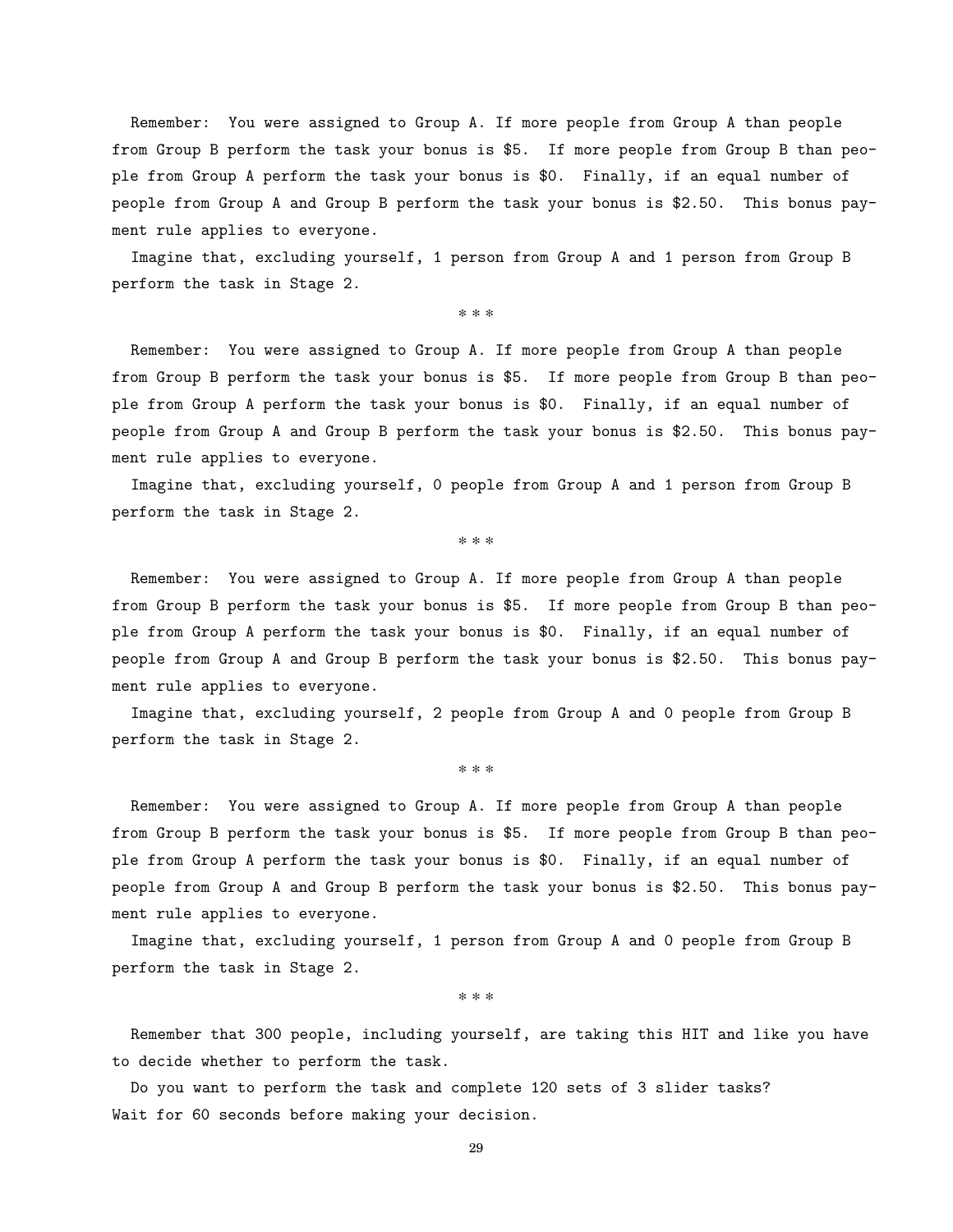```
* * *
```
Do you want to perform the task and complete 120 sets of 3 slider tasks?

- $\Box$  Yes
- $\Box$  No

[*If the subject answers Yes she faces 120 sets of 3 slider tasks, then, after short demographic questionnaire she receives an MTurk code for the payment. If she answers No she is taken straight to the questionnaire and then is provided with the MTurk code.*]

#### **REFERENCES**

- <span id="page-29-4"></span>AGRANOV, M., J. K. GOEREE, J. ROMERO, AND L. YARIV (2012): "What makes voters turn out: The effects of polls and beliefs," University of Zurich Department of Economics Working Paper No. 67.
- <span id="page-29-7"></span>BENJAMINI, Y., AND Y. HOCHBERG (1995): "Controlling the false discovery rate: a practical and powerful approach to multiple testing," *Journal of the royal statistical society. Series B (Methodological)*, pp. 289–300.
- <span id="page-29-9"></span>BERNHARD, H., U. FISCHBACHER, AND E. FEHR (2006): "Parochial altruism in humans," *Nature*, 442(7105), 912.
- <span id="page-29-0"></span>BLAIS, A. (2000): *To Vote or Not to Vote: The Merits and Limits of Rational Choice Theory*. University of Pittsburgh Press, Pittsburgh.
- <span id="page-29-11"></span><span id="page-29-5"></span>BÖRGERS, T. (2004): "Costly Voting," *American Economic Review*, 94(1), 57–66.
- CALLANDER, S. (2007): "Bandwagons and momentum in sequential voting," *The Review of Economic Studies*, 74(3), 653–684.
- <span id="page-29-6"></span>(2008): "Majority rule when voters like to win," *Games and Economic Behavior*, 64(2), 393– 420.
- <span id="page-29-2"></span>CASON, T., AND V.-L. MUI (2005): "Uncertainty and Resistance to Reform in Laboratory Participation Games," *European Journal of Political Economy*, 21(3), 707–737.
- <span id="page-29-1"></span>CASTANHEIRA, M. (2003): "Victory Margins and the Paradox of Voting," *European Journal of Political Economy*, 19(4), 817–841.
- <span id="page-29-8"></span>CHAUDHURI, A. (2011): "Sustaining cooperation in laboratory public goods experiments: a selective survey of the literature," *Experimental Economics*, 14(1), 47–83.
- <span id="page-29-10"></span>CHOI, J.-K., AND S. BOWLES (2007): "The coevolution of parochial altruism and war," *Science*, 318(5850), 636–640.
- <span id="page-29-3"></span>COOPER, R., D. V. DEJONG, R. FORSYTHE, AND T. W. ROSS (1996): "Cooperation without Reputation: Experimental Evidence from Prisoner's Dilemma Games," *Games and Economic Behavior*, 12, 187–218.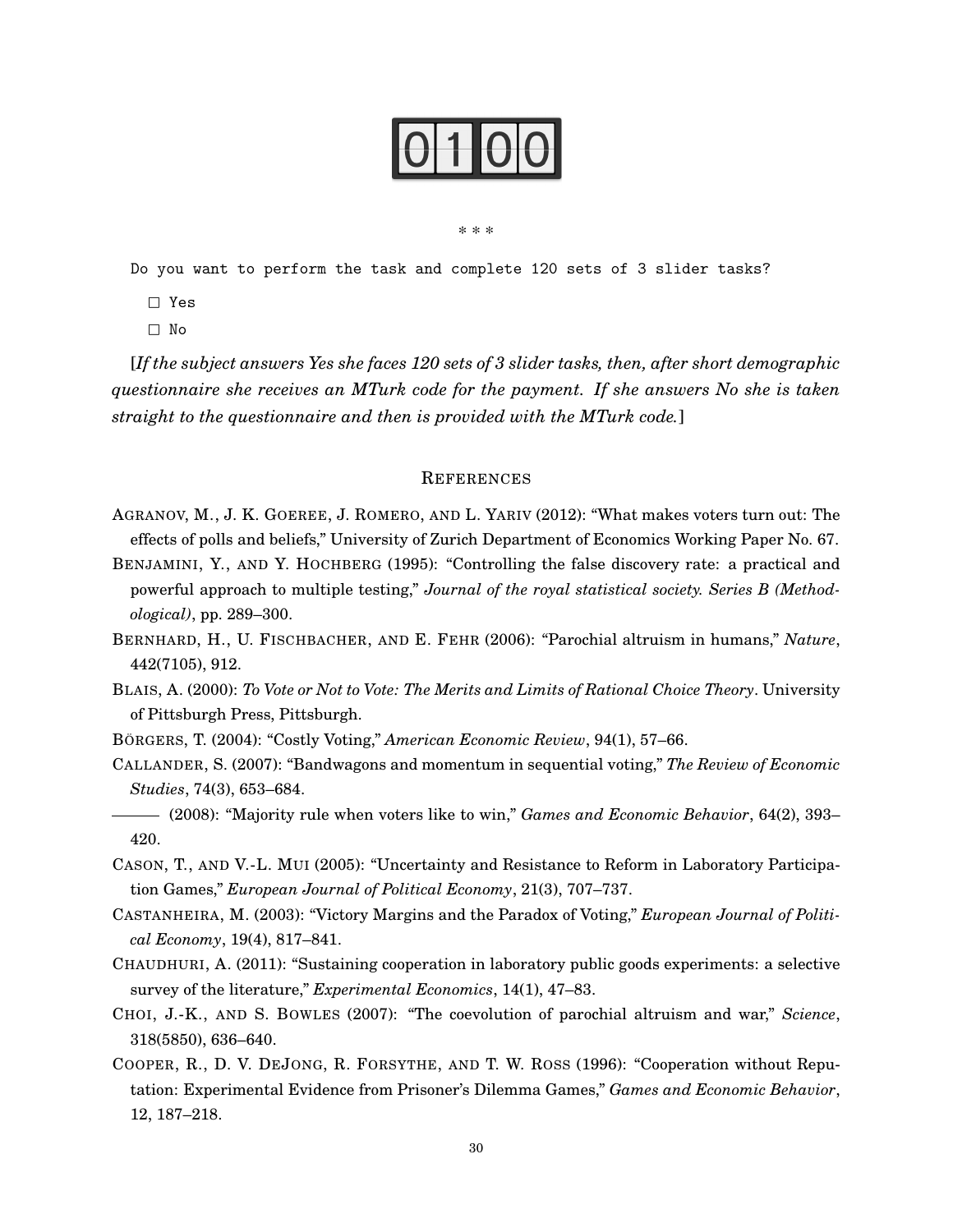- <span id="page-30-10"></span>DELLA VIGNA, S., AND D. POPE (2017): "What Motivates Effort? Evidence and Expert Forecasts," *Review of Economic Studies*, forthcoming.
- <span id="page-30-8"></span><span id="page-30-0"></span>DOWNS, A. (1957): *An Economic Theory of Democracy*. Harper and Row, New York.
- DUFFY, J., AND M. TAVITS (2008): "Beliefs and Voting Decisions: A Test of the Pivotal Voting Model," *American Journal of Political Science*, 52(3), 603–618.
- <span id="page-30-3"></span>EVREN, Ö. (2012): "Altruism and Voting: A Large-turnout Result that does not Rely on Civic Duty or Cooperative Behavior," *Journal of Economic Theory*, 147(6), 2124–2157.
- <span id="page-30-4"></span>FARAVELLI, M., P. MAN, AND R. WALSH (2015): "Mandate and Paternalism: A Theory of Large Elections," *Games and Economic Behavior*, 93, 1–23.
- <span id="page-30-2"></span>FEDDERSEN, T. J., AND A. SANDRONI (2006): "A Theory of Participation in Elections," *American Economic Review*, 96(4), 1271–1282.
- <span id="page-30-13"></span>FEHR, E., AND S. GAECHTER (2000): "Cooperation and Punishment in Public Goods Experiments," *American Economic Review*, 90, 980–994.
- <span id="page-30-6"></span>GILL, D., AND V. PROWSE (2012): "A Structural Analysis of Disappointment Aversion in a Real Effort Competition," *American Economic Review*, 102(1), 469–503.
- <span id="page-30-19"></span>GOEREE, J., C. HOLT, AND T. PALFREY (2016): *Quantal Response Equilibrium: A Stochastic Theory of Games*. Princeton University Press.
- <span id="page-30-7"></span>GROSSER, J., AND A. SCHRAM (2006): "Neighborhood Information Exchange and Voter Participation: An Experimental Study," *American Political Science Review*, 100(2), 235–248.
- <span id="page-30-9"></span>(2010): "Public Opinion Polls, Voter Turnout, and Welfare: An Experimental Study," *American Journal of Political Science*, 54(3), 700–717.
- <span id="page-30-12"></span>HORTON, J. J., D. G. RAND, AND R. J. ZECKHAUSER (2011): "The Online Laboratory: Conducting Experiments in a Real Labor Market," *Experimental Economics*, 14(3), 399–425.
- <span id="page-30-15"></span>KARTAL, M. (2014): "A Comparative Welfare Analysis of Electoral Systems with Endogenous Turnout," *Economic Journal*, 125(587), 1369–1392.
- <span id="page-30-17"></span>LEDYARD, J. (1995): "Public goods: A survey of experimental research," in *Handbook of experimental economics*, pp. 111–194. Princeton university press, NJ.
- <span id="page-30-5"></span>LEVINE, D. K., AND T. R. PALFREY (2007): "The Paradox of Voter Participation? A Laboratory Study," *American Political Science Review*, 101(1), 143–158.
- <span id="page-30-11"></span>MASON, W., AND S. SURI (2012): "Conducting Behavioral Research on Amazon's Mechanical Turk," *Behavioral Research*, 44, 1–23.
- <span id="page-30-18"></span>MCKELVEY, R. D., AND T. R. PALFREY (1995): "Quantal response equilibria for normal form games," *Games and economic behavior*, 10(1), 6–38.
- <span id="page-30-1"></span>MORTON, R. B. (1991): "Groups in Rational Turnout Models," *American Journal of Political Science*, 35(3), 758–776.
- <span id="page-30-14"></span>MORTON, R. B., AND K. OU (2015): "What motivates bandwagon voting behavior: Altruism or a desire to win?," *European Journal of Political Economy*, 40, 224 – 241.
- <span id="page-30-16"></span>MORTON, R. B., AND J.-R. TYRAN (2012): "Ethical versus Selfish Motivations and Turnout in Small and Large Electorates," New York University, Working Paper.